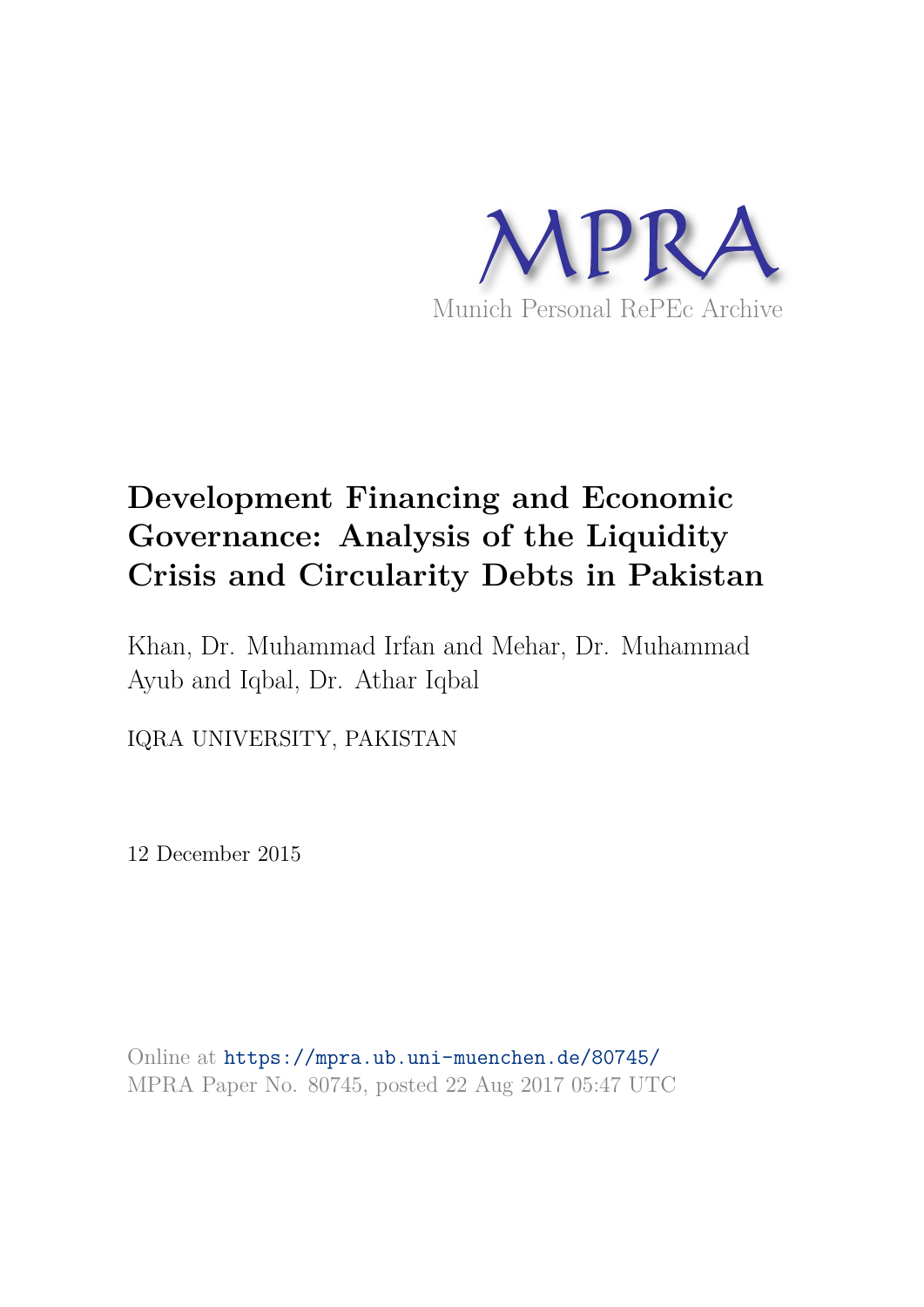## **DEVELOPMENT FINANCING AND ECONOMIC GOVERNANCE: ANALYSIS OF THE LIQUIDITY CRISIS AND CIRCULARITY DEBTS IN PAKISTAN**

#### **Dr. Muhammad Irfan Khan<sup>1</sup>**

*Iqra University Main Campus, Karachi* 

#### **Dr. Muhammad Ayub Khan Mehar<sup>2</sup>**

*Iqra University Main Campus, Karachi* 

#### **Dr. Athar Iqbal<sup>3</sup>**

*Iqra University Main Campus, Karachi* 

#### **ABSTRACT**

*Purpose*: This paper is based on the models derived by the researchers to explain the patterns of corporate governance, firms' financial policies and liquidity position.

*Methodology***:** A deductive approach has been adopted to reconcile and examine the different models of corporate governance and firms' financial policies.

*Findings:* The study showed that corporate savings is a good predictor of the macro level investment in a country. The magnitude of national investment will increase by improvement in corporate savings. In fact the corporate savings indicate the expansion in business activities which may be an indicator of the trust and confidence of private sector. On the other hand it explains the financial health of corporate sector, which may provide the significant portion of tax revenue to the government for developing projects in public sector. The study has concluded that corporate governance is a significant variable in determining the liquidity and circularity debts. In this way corporate governance becomes a crucial determinant of the national investment.

*Implications:* The bad corporate governance may deteriorate the investment activities at national level, which may damage the economy for a longer term. This study also indicates capital structure and pattern of ownership play important role in the determination of corporate governance of an institution.

#### **Keywords: E60 M48, O10**

| 1. Muhammad Irfan Khan      | : mirfan@iqra.edu.pk  |
|-----------------------------|-----------------------|
| 2. Muhammad Ayub Khan Mehar | : ayubmehar@yahoo.com |
| 3. Athar Iqbal              | : athar@iqra.edu.pk   |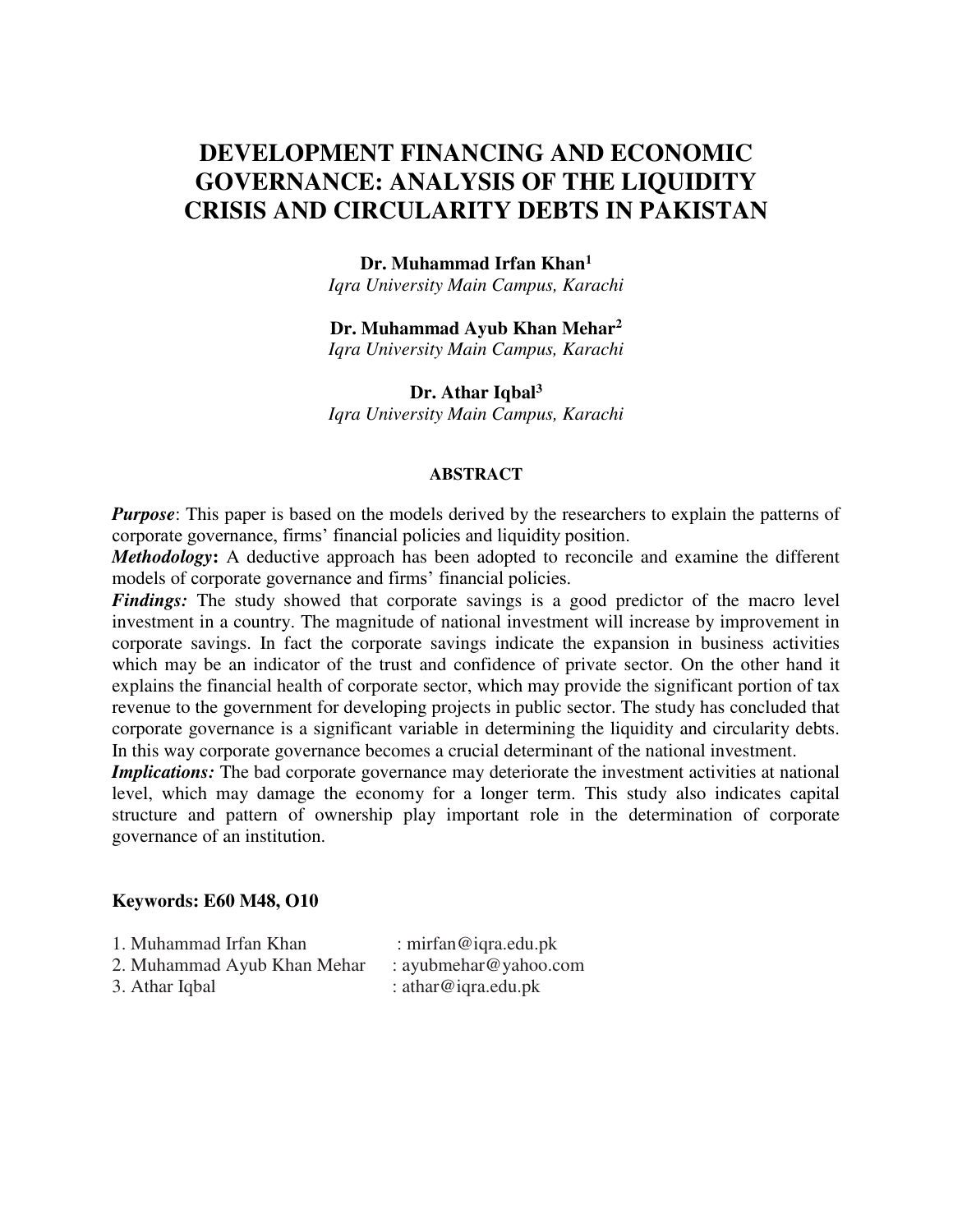## **1. Introduction**

Economic governance is a theoretical concept that covers issues in many pastures. It includes economic development and growth, organizational behavior, political economy and the like. Williamson (2005) explains the economic governance as the "study of good order and workable arrangements". It studies processes which support economic transactions and different activities. These processes are followed within formal and informal institutions. The formal and informal institutions in a country progress to undertake different economic activities. Problem arises when informal activities are found within the formal system of organizations. These informalities may be found in any formal system i.e. political system, financial system, economic system and the like. At times, organizations may be involved in these informal economic activities. They may take undue benefits of concentrated ownership, poor protection of shareholders in minority and accepting projects which may destroy the wealth of shareholders. These activities are termed as a problem of corporate governance. Economic governance studies the institutions and organizations while corporate governance deals with internal management of a corporation (Dixit, 2008).

Vitols (1995) compared the New Institutional Economies (NEIs) perspective and economic governance perspective. The study found that later perspective focuses on macro level. This paper takes up economic governance perspective to support the argument that it can lead to higher amount of macro level investment in a country. For this purpose, corporate governance is taken as one of the offshoots of the economic governance.

In the neoclassical approach, high rate of investment is directly linked with high rate of savings. In the non-neoclassical approach, savings are not automatically translated into investment but have a causal relationship. According to this approach, profits are the outcome of investments. This paper takes the non- neoclassical approach where savings and investment are not directly linked but there are some reasons behind them.

The aim of this paper has many folds. First, it attempts to investigate the corporate governance practices being followed in the public listed firms in Pakistan. Some big families in Pakistan have more than one business. Transfer of one CEO to another company is a common practice which hinders the corporate governance practices. Similarly, compensation of CEOs is also biased due to relationship based corporate governance structure. Salaries and other requisites are not performance based, rather determined either on political or relation grounds. Managerial remuneration to capital is taken as the proxy of corporate governance.

Secondly, the study aims to examine the issue of liquidity problem exists in the form of circularity debt mainly in the energy sector of Pakistan in relation to corporate governance. It is an attempt to explain not only the factors contributing good corporate governance but also to seek an understanding of its relationship with circularity debt with respect to liquidity crisis. The study has a fundamental premise that bad corporate governance is responsible for circularity debt and liquidity crisis. Pakistan has been facing this phenomenon for almost one decade. There were several solutions given but no one was long run. This study is an endeavor to recommend a long lasting as well as beneficial solution for both the government as well as all stakeholders. Circularity debt shows illiquidity of firms which results when one party holds the payment of other party in the supply chain. This not only hurts the operation of the company but country also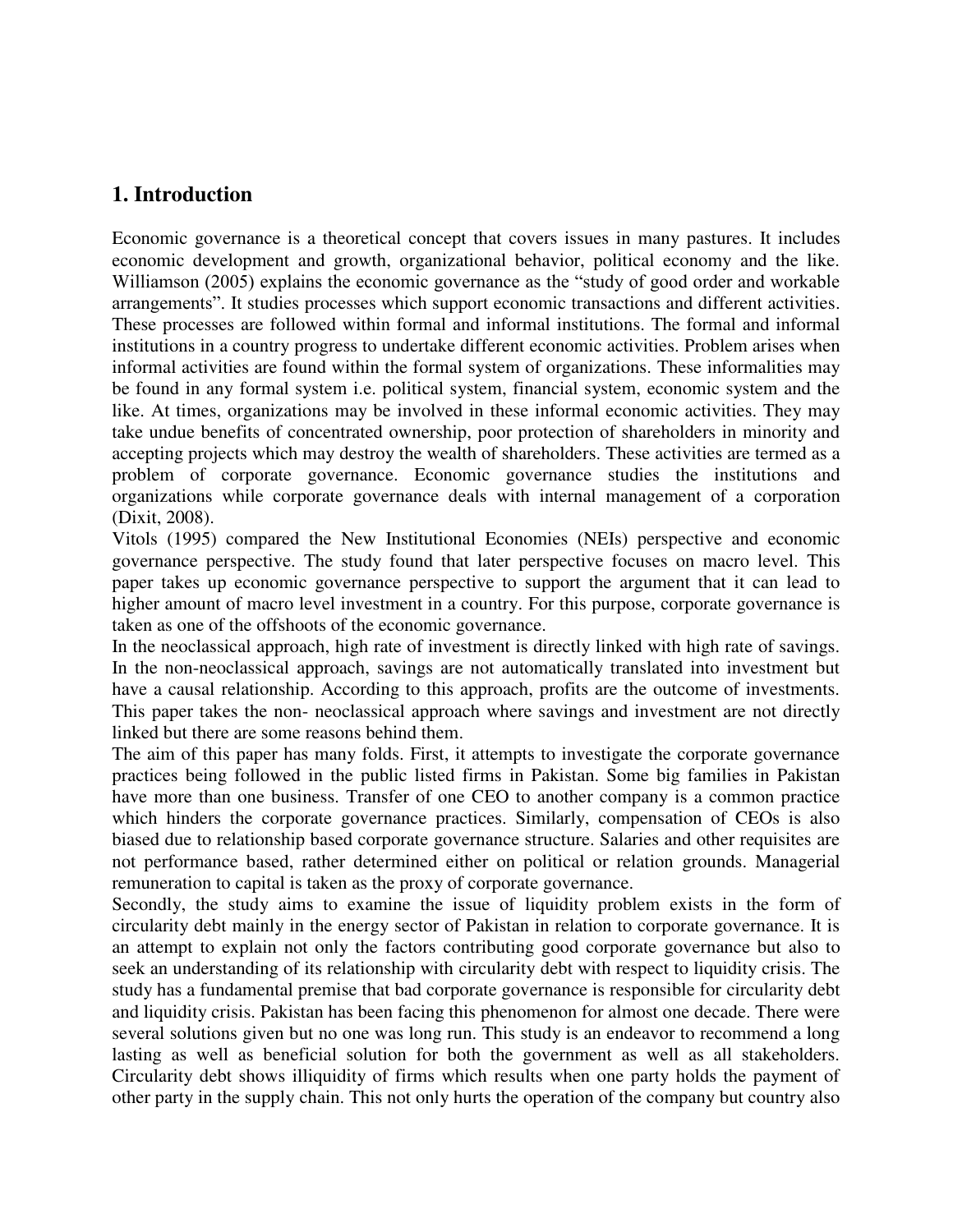faces losses in terms of GDP. It is hypothesized that circularity debt issue arose because of bad corporate governance practices being implemented in Pakistan along with some other explanatory variables.

It also intends to explore the causes based on which firms decide to retain their earnings and increase the equity. The decision of retained earnings epitomizes the financing policy of the company. Firms having good future investment opportunities retain a large portion of earnings after tax. According to pecking order theory, firms always put retained earnings as first priority whenever fund is needed. This phenomenon is examined with liquidity and earnings of the company as explanatory variables.

Finally, the paper recommends a path way to a developing country to progress by increasing the corporate savings. It is revealed that investment in the country depends on corporate savings.

These objectives are interlinked with each other with separate propositions. Dependent variable in the first proposition becomes explanatory variable in the second proposition. Similarly, dependent variable in the second proposition takes the position of independent variable in the third proposition and so on till the forth proposition. Based on a combination of endogenous as well as exogenous variables, the paper finally argues that corporate savings are a good indicator to macro level investment of the country.

## **2. Circularity Debt**

The study intends to elucidate that good corporate governance can diminish the issue of circularity debt exist in Pakistan. Circularity debt arises when one entity faces problems in its cash inflows and consequently fails to discharge its obligations. Similarly, second entity does not receive its payments; it further withholds the disbursement to other entity. As a result, this perturbs all segments of the payment chain. This warm and unresolved issue persists mainly in the power sector of Pakistan as well as some other government owned firms like Pakistan International Airline, Pakistan Steel Mills and Pakistan Railways. The amount of reported circularity debt is the sum of the receivables of each organization. Payable of one organization becomes receivable for another organization. When subtract one from the other, these should be canceled out or the difference should be smaller in number. In case of power sector in Pakistan, this amount was estimated to be Rs.537 billion as on June 30, 2011 and Rs.872 billion as on June 30, 2012, account for roughly 4% of the nation GDP (Planning Commission of Pakistan, 2013). To comprehend these issues, it is imperative to look at the key organizations which involve in the supply chain.

## **2.1 Supply Chain of the Circularity Debt in the Energy Sector of Pakistan**

## **2.1.1 The suppliers of primary energy**

This segment of the chain provides energy to power generation companies. The chain begins from the exploration of oil and gas. These include companies like OGDCL and PPL. These companies transfer oil/gas to oil refineries companies which are ARL and PARCO. Accordingly, oil refineries supply to distribution companies. They supply gas distribution companies like SNGPL and SSGC and oil distributing companies like PSO and Shell.

## **2.1.2 The Power Generation Companies**

The second step in the chain starts when exploration companies supply energy to this segment. The companies which are involved in power generations are KESC, IPPs, CPPA, WAPDA and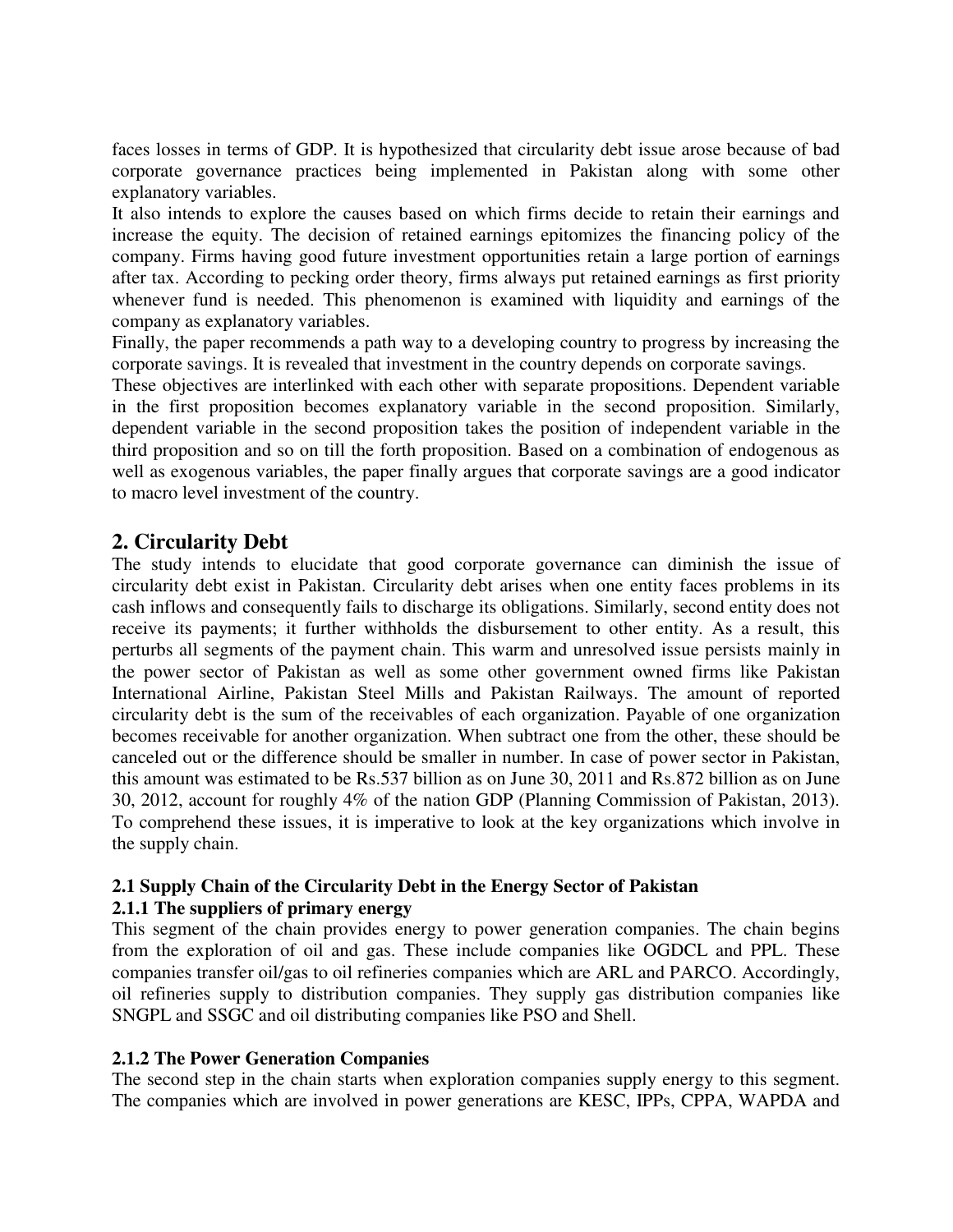PEPCO. The core entity in the energy sector is PEPCO which is an umbrella institution engaged in managing power generation companies (GENCOs), the National Transmission and Dispatch Companies (NTDC) and power distribution companies (DISCOs).

## **2.1.3 The Power Distribution Companies**

This segment obtains energy from the generation companies and distribute to individuals, industrial consumers, Government, FATA, etc. These comprise companies like LESCO, HESCO, IESCO, MEPCO, FESCO, PESCO, QESCO and GEPCO and are collectively called DISCOs.

PEPCO is an umbrella company which is responsible to collect tariffs from its customers and Government as well and disburse to its suppliers like IPPs, OMC and gas companies. Cash inflows and outflows must be logically comparable in order to function the business smoothly. Cash outflows of the PEPCO are sure because these are obligation which has to be fulfilled. Cash inflows are uncertain because of absence or delay in tariffs payments. Sometimes government delays in subsidies while on the other hand, some powerful individual and government institutions withhold their payment. Ultimately this accumulates the receivable amount in the PEPCO account which results delay in payment to its suppliers which in turn seize payment to top of the segment. This imbalance of cash flows is one of the reasons of circularity debt. Table 1 shows the receivables from all distribution companies, called DISCOs from 2008- 09 to 2011-12 alongwith their share in the total receivables.

This is evidenced in the table 1 that poor revenue collection by PEPCO from DISCOs is one of the causes of circularity debt. This problem is not identical in the country as some of the DISCOs have good track record. One of the reasons which contribute to the hike in receivables is the lack of accountability of DISCOs. High political interference, low transparency and failure of accountability do play a significant role, showing corporate governance issue which must be addressed.

It is reality that there are a bulk amount of receivables in the books of PEPCO from DISCOs but on the other hand, DISCOs also have a huge amount of receivable from different provinces of Pakistan. Table 2 gives the fact of these receivables. In fact, receivables gradually increased from 2005 to 2012. Balochistan is the top of the list which has to pay highest amount in the year of 2012.

The study implies that good corporate governance can improve the management of liquid assets (working capital). Table 3 shows some highlights of the receivables and payables of public corporation in Pakistan for 2010 and 2011. It can easily be comprehended that receivables are greater than payables which implies that circularity debt is the governance issue which can be overcome through good governance.

Circularity Debt is taken as a proxy of liquidity. It takes the value of 1 if the firm faces the problem of circularity debt and zero otherwise.

It is hypothesized that circularity debt arises because of poor corporate governance. Zheka (2007) suggested positive relationship between improved liquidity position and good corporate governance practices. García-Teruel, Pedro and Juan (2009) found inverse relation between accounting accruals quality and the cash level by firms.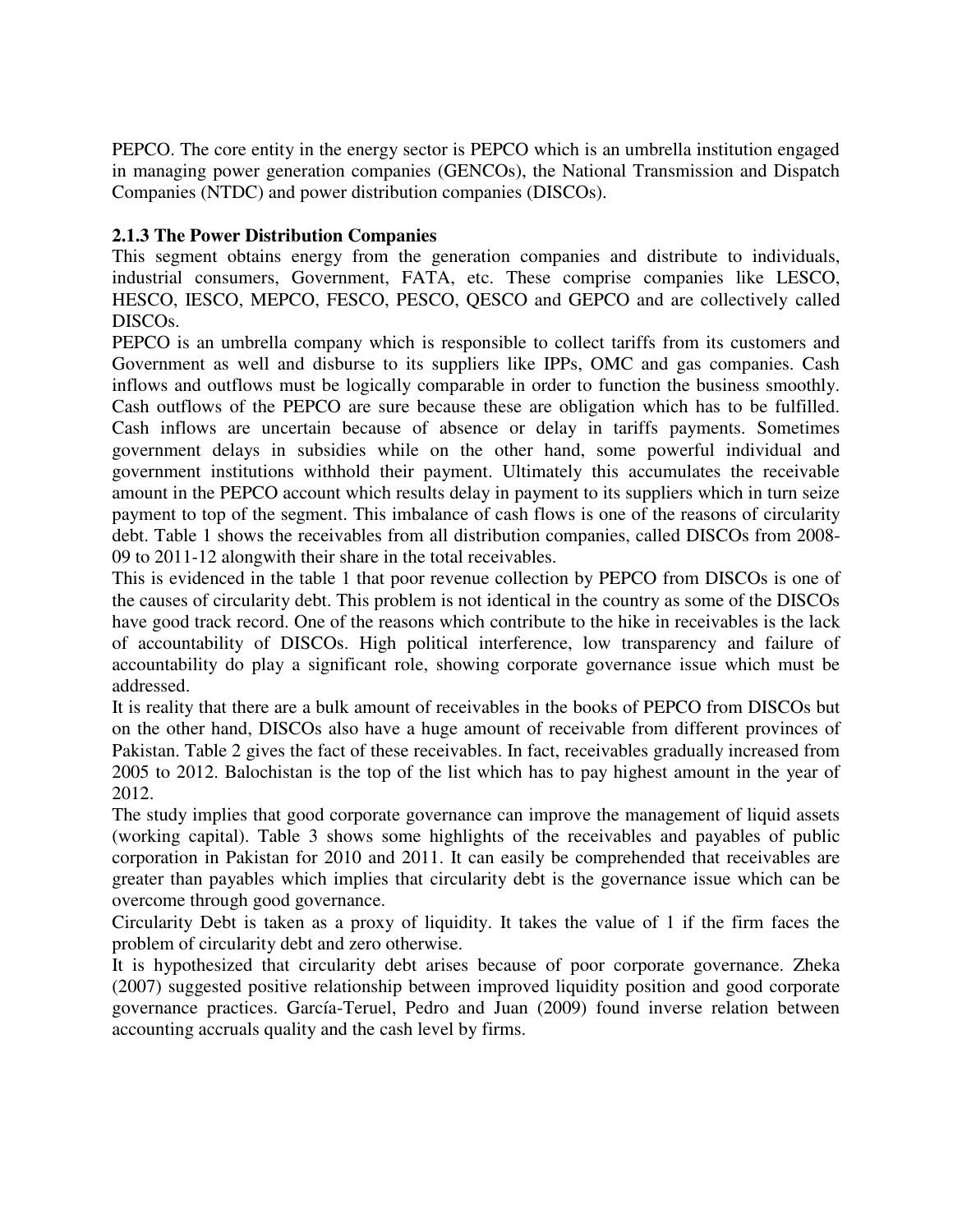## **3. Corporate Saving Decisions**

One of the components of national savings is the corporate savings which account for a large portion of it. China's corporate savings as of GDP in 2003 was 18% or US\$700 billion (China's National Bureau of Statistics). China is not the only country with higher corporate savings but other countries like India, Australia and the UK are also on the same line. J.P.Morgan (2005) and IMF (2005) observed that companies in G-7 economies have presented an increase in undistributed profit. Literature of corporate finance does not believe high corporate savings as inefficiency or corporate mis-governance. It could be a result of increasing working capital needs faced by corporations. Fama & French, (2001) studied a pattern of not paying dividend in the U.S. from 1978 to 1999.

The ultimate objective of a corporation is to maximize shareholder's wealth. The share price carries future information about companies' affairs and business decisions. If share price rises in spite of the low dividend announcement, it is evidenced that the firm has good investment opportunities not only from company's perspective but also in the eyes of investors. Ultimately, shareholders will get benefit from this retained earnings in the future. Modigliani & Miller (1958) suggest that only the required return is relevant from investors' point of view. If it is fulfilled, dividend becomes irrelevant.

The issue of retained earnings may be viewed either from the macroeconomic perspective or in connection with corporate finance. Economic standpoint of the subject is interested to examine the cyclical fluctuation of the economy. While corporate finance studies the matter with a view to the rights and interests of owners and managers of a corporation.

This paper has a strong proposition that corporate savings are a good indicator of macro level investment in a country. By having this proposition, it intends to merge the economic theory with the corporate finance. The effect of retained earnings on the total investment in the country depends upon the investment in different type of assets by the company, decisions of capital structure, liquidity position of the firm, positive cash flow from operations, profitability and corporate governance practices within the firm. Good corporate governance lead the firm to better liquidity management, which in turn, let the firm to retain some earnings and invest in the profitable and positive NPV projects. This will increase the total investment in the country.

There are favorable as well as unfavorable arguments of the corporate savings. Advocates of retained earnings assert that it facilitates corporations to accumulate the cash surplus during the business growth which, in turn, strengthen the firm to resist the adverse effect during the time of business failures. While challengers of the subject argue that cyclical fluctuations is intensified by this decisions. Furthermore, they also reiterate that reinvestment of corporate earnings is easy to misallocate of resources. Having for and against arguments, the decisions of retained earnings have the following key benefits which are hard to ignore.

- 1. Accumulation of cash in good times and uses them in bad times.
- 2. In contrast to external equity, the retained corporate profit reduces the issue cost and losses because of under-pricing (Chandra, 2002).
- 3. Retention of earnings is likely to increase new investment in the economy (Dobrovolsky, 1945).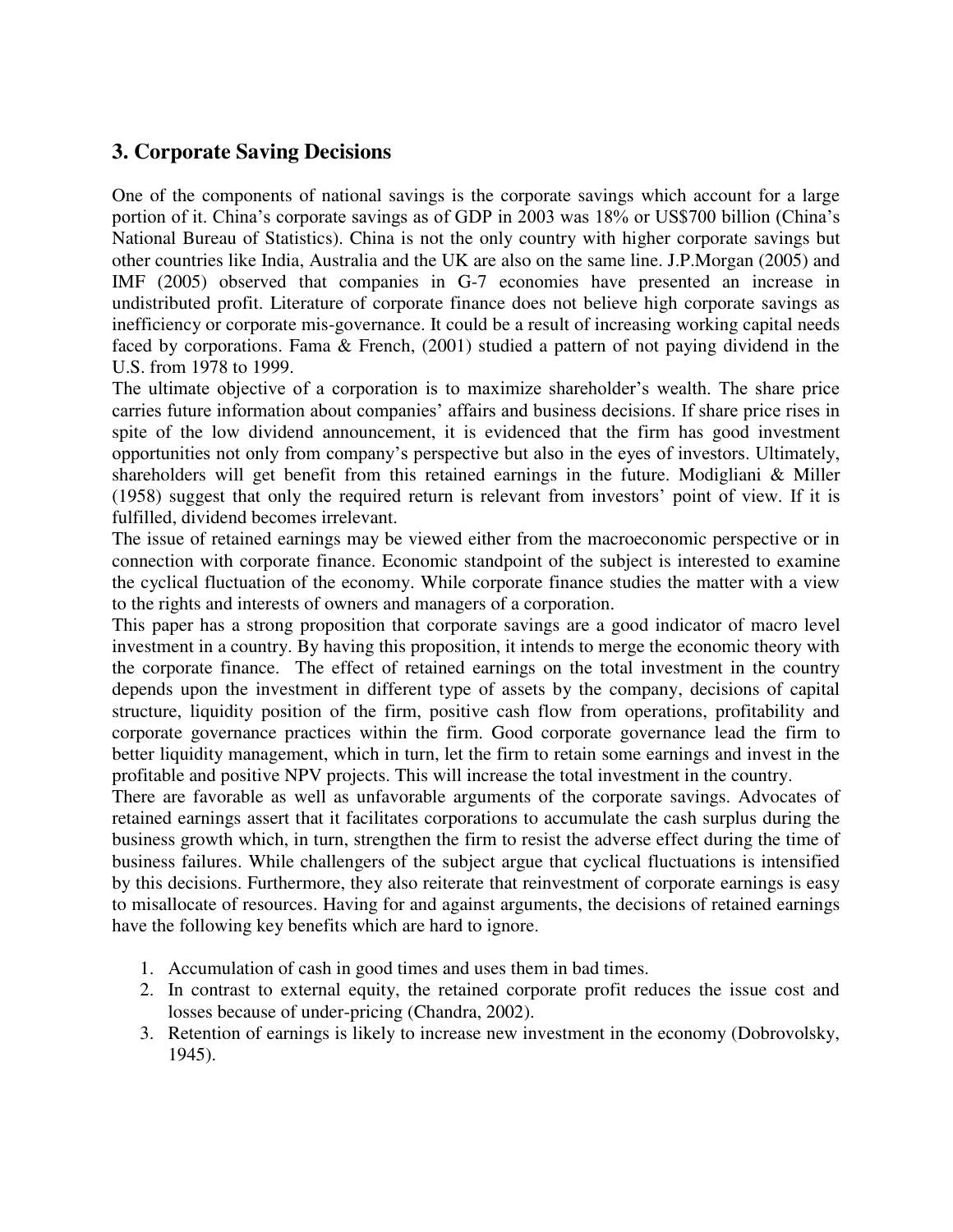- 4. Reinvestment of corporate savings does not have same pressure from stockholders to earn the required return as compare to funds obtain from the capital market. (Dobrovolsky, 1945).
- 5. There are no transactions as well as bankruptcy costs involved with retained earnings (Altman, 1993).

Weidenhammer (1933) discussed the eminent role of corporate savings in the capital formation in the England and Germany. He argued that investment through retained earnings adds high sub-marginal returns than the funds generated through capital market. It was suggested that increased percentage of retained earnings with respect to capital formation lead to high fluctuations in interest rate in the capital market. The study mainly focused on the faulty investment of retained earnings and pointed out separation of ownership & control and management as two major factors behind it.

Myers & Majluf (1984) also talked of the importance of retained earnings of companies in connection with not only at macro but also at the micro level. They pointed out that corporate savings are the best source of financing in terms of risk and costs.

Shanta (1982) investigated the importance of corporate sector in the domestic savings in India. The study found a decline trend in the corporate savings during 1975-76 to 1978-79, indicating a small share in the overall economy of the India. Bhole & Jitendra (2005) studied the determinants of retained earnings in India while taking the data from 1966 through 2000. They advocated that high rate of economic growth with stability may be achieved if corporate savings rate become high as well. Significant determinants of retained earnings in this study were profit after tax, availability of external funds, investment opportunities, cost of borrowing and cost of equity.

The debate of allocating corporate profit between dividend and retained earnings dates back to the study of Lintner (1956) which argues to drive behavioral relationships of dividend and to treat retained earnings as residual. Turnovsky (1967) provided a counter argument against the present studies that retained earnings may be a residual but are still governed by some behavioral relationship. He estimated dividend equation as well as gross retained earnings equations and found that firms strive to find their dividend more urgent but the result is not statistically significant. Secondly, last year gross profit in the retained earnings equation is significantly negative while positive in the current year level, indicating that it changes the profits and current level which ultimately determines as how much should be retained by the corporations. Thirdly, retained earnings are determined by the transitory components of profits. Furthermore, the study also revealed that retained earnings are determined by the current profit which is opposite of dividend decisions. As far as the decision of investment is concerned, no statistically significant result was found, implying that investments play a minor role in determining the retained earnings.

The decision of retained earnings reflects the capital structure policy of firms. This internal financing ratio during 1970-1985, was 100% in the non-financial firms of the UK. In the US, this ratio was 85% while around 60% in Japan. Firm in Pakistan showed 58.3% in the same period (D'Souza, 2000). Firms with high amount of circularity debt tend to hold high percentage of earnings to efficiently run the business operations. Table 4 illustrates the percentages of internal financing ratio of top 50 manufacturing companies in different countries.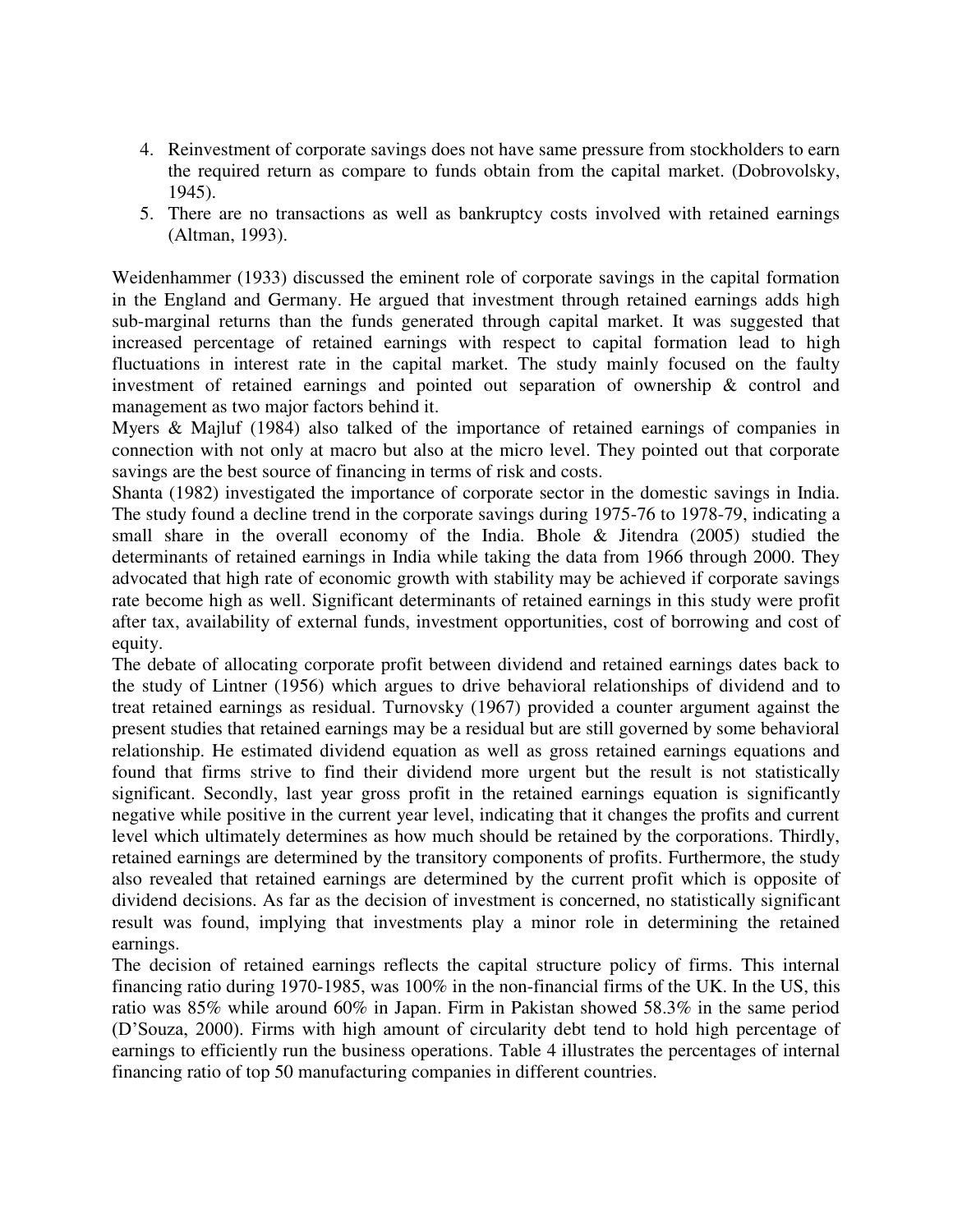#### **4. Investment in Pakistan**

The flows of foreign direct investment as well as domestic investments in GDP remain slow during 1990s and 2000s. Even the share of domestic investment in GDP was continuously declining. Most of the time it is argued that investment in a country also depends on FDI and other remittances. Table 4 shows some facts of the history of investment in Pakistan as percentage of GDP either in the form of foreign direct investment (FDI) or domestic investment (GFCF).

Examination of the table 5 reveals that there is no relationship between the two economic variables. If one increases another decreases. Reading the table from top to down, we come to know that FDI as percentage of GDP increased from 0.61 to 1.03 from the year 1990-91 to 2007- 08. GFCF as percentage of GDP, in the same number of years, decreased from 17.30 to 15.55. Besides, each variables show opposite directions every time during the time span of 1990-91 to 2007-08. For instance, in the year 1990-91 the FDI as of GDP was 0.61 while GFCF as of GDP was 17.30. In the next year 1991-92, FDI decreased to 0.57 but the GFCF increased to

17.47. Similarly, in the 1994-95 FDI as of GDP was 0.81 and GFCF as of GDP was 17.97. In the next year 1995-96, the FDI as of GDP increased to 1.19 while GFCF as of GDP declined to 17.03. Mean values are far from each other, showing for FDI 0.9533 while for GFCF is 16.3783. Moreover, there is negative insignificant statistical correlation between the two, showing -0.261 insignificant correlation.

1990s was the starting ear where government of Pakistan, with some exceptions, allowed the same rules to foreign investors as being applied to domestic investors. In the 2000s, investment policy was based on the principles of privatization, liberal remittances and the like by the government of Pakistan.

Figure 1 also strong our understanding about no relationship between FDI and GFCF as percentage of GDP. The magnitude of both of the variables is far from each other. In most of the time, both variables went on opposite directions.

It gives little evidence that investment in Pakistan is not dependent only upon the FDI but other sources are also having importance. Out of these other important sources, corporate savings are the main source of investment in Pakistan or elsewhere.

## **5. Gross Fixed Capital Formation (GFCF)**

Formerly known as gross domestic investment, covers the investment in fixed assets of the economy as well as net changes in the inventory level. Fixed assets comprise plant, machinery, land improvement, equipment, and construction of road, railways, schools, hospitals, and private as well as commercial buildings. Inventories include stocks of goods taken by firms to meet day to day fluctuations in sales, production or work in progress.

Empirically, society, as a whole, does not take quick benefit out of it but contribute in making goods as discussed above to largely increase the efficacy of productive endeavor. It is confirmed, through the economic theory and experience that the differences in the economic development as well as growth are intertwined with the differences in the composition level of capital stock. This capital stock is buildup by the capital formation accumulation.

Thus, economists have been using the estimation of capital formation and capital stock to analyze the results of productive activity. As compared to developed countries, developing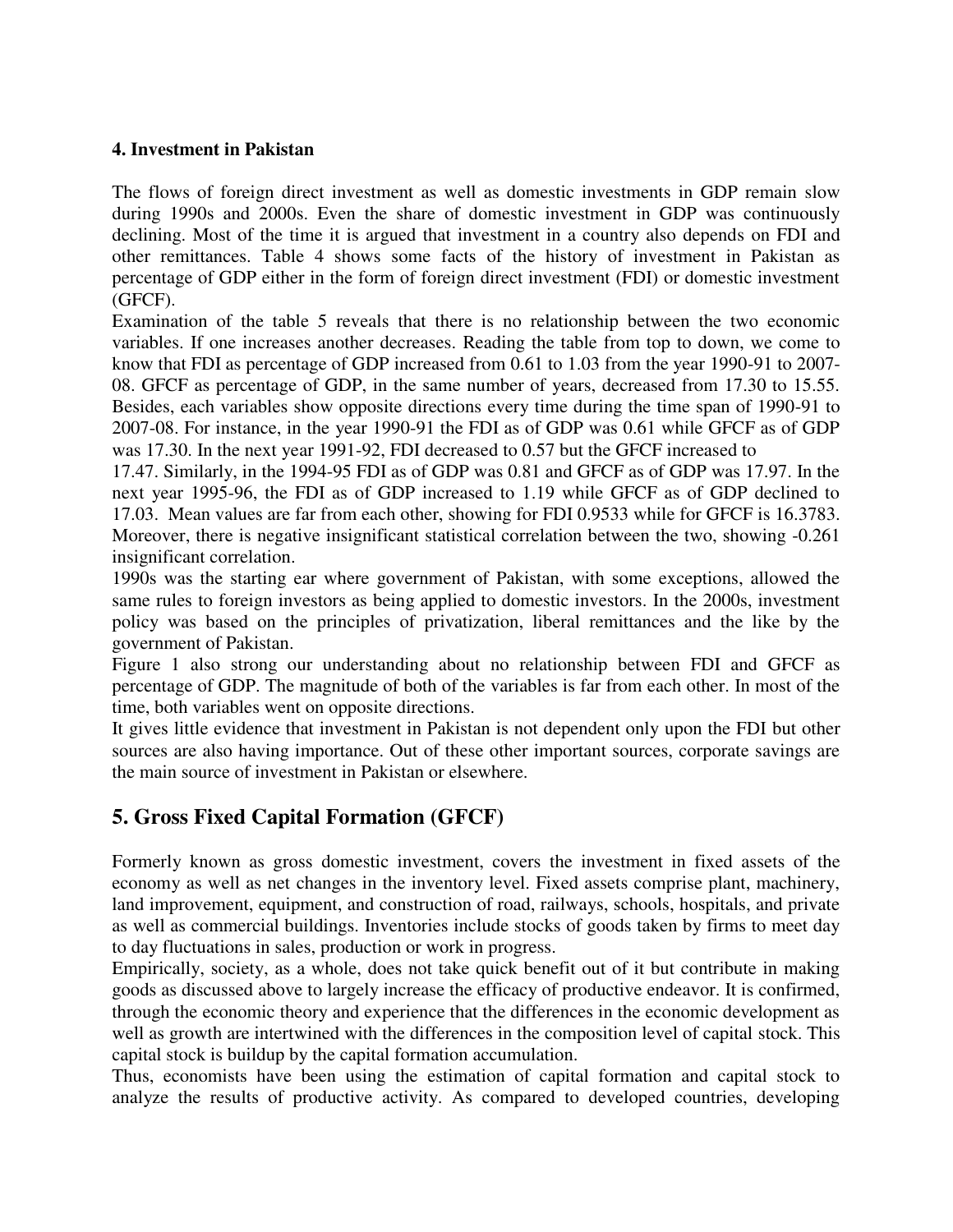countries like Pakistan have shortage of capital and natural resources. Therefore, the central problem in these countries is the accumulation of capital formation. The thesis is aimed at confirming the dependency of GFCF on corporate savings.

All of these stated investments in the country are made either by state-owned or private-owned firms. An increase in retained earnings by firms can boost the capital investment in the country. Figure 2 depicts the history of GFCF in Pakistan over the period of 1960 to 2011. Increase in the investment in GFCF started somewhere in 1982 and reached at its peak in the year 2011. Consistent increase shows the interest of government in this respect as shown in table 4, almost 58% of the investment in Pakistan came from internal financing.

## **6. Propositions**

#### **6.1 Proposition 1**

• Firm specific factors explain corporate governance practices.

Firm specific factors include type of the organization (ORGTYP), ownership concentration (OWNCONCT), log of capital (LOGCAP) and distribution of Assets (CAFA).

 $CG = \alpha_0 + \alpha_1 ORGTYP + \alpha_2 OWNCONCT + \alpha_3 LOGCAP + \alpha_4 CAR$  [1]

Where  $\alpha$  is the parameter

This proposition leads to the following corollaries.

## **6.1.1 Corollary 1**

Public sector ownership of a firm affects the pattern of institutional governance.

The corollary (1) explains that firm specific variables- type of organization determine the governance practices. The governance practices may differ in the fully private organization from the public sector organization.

The institutional settings of government and privately owned firms are different. Governance is weaker in government-owned corporations as compared to privately-owned firms. Salary and other perquisites of CEOs in government corporations are higher as compared to the IPPs in private sector due to political influence in public sector.

## **6.1.2 Corollary 2**

Ownership concentration distorts the corporate governance practices.

The higher concentration of ownership may derail the goal of value maximization of a firm. The value of a firm has a direct relation with the wealth of shareholders. The role of directors in highly concentrated firms may force the management to pay personal expenses of directors in indirect ways. The entertainment cost, travelling, special benefits and cost of living allowances may be included in these personal expenses. It is the additional agency cost paid by the highly concentrated firms. It is obvious that directors may save their personal income by shifting the personal expenditures in firms' accounts. The personal savings of the directors increase their personal wealth and this practice may create a dichotomous between the directors and shareholders' objectives. The probability of such practices is higher in small firms as compared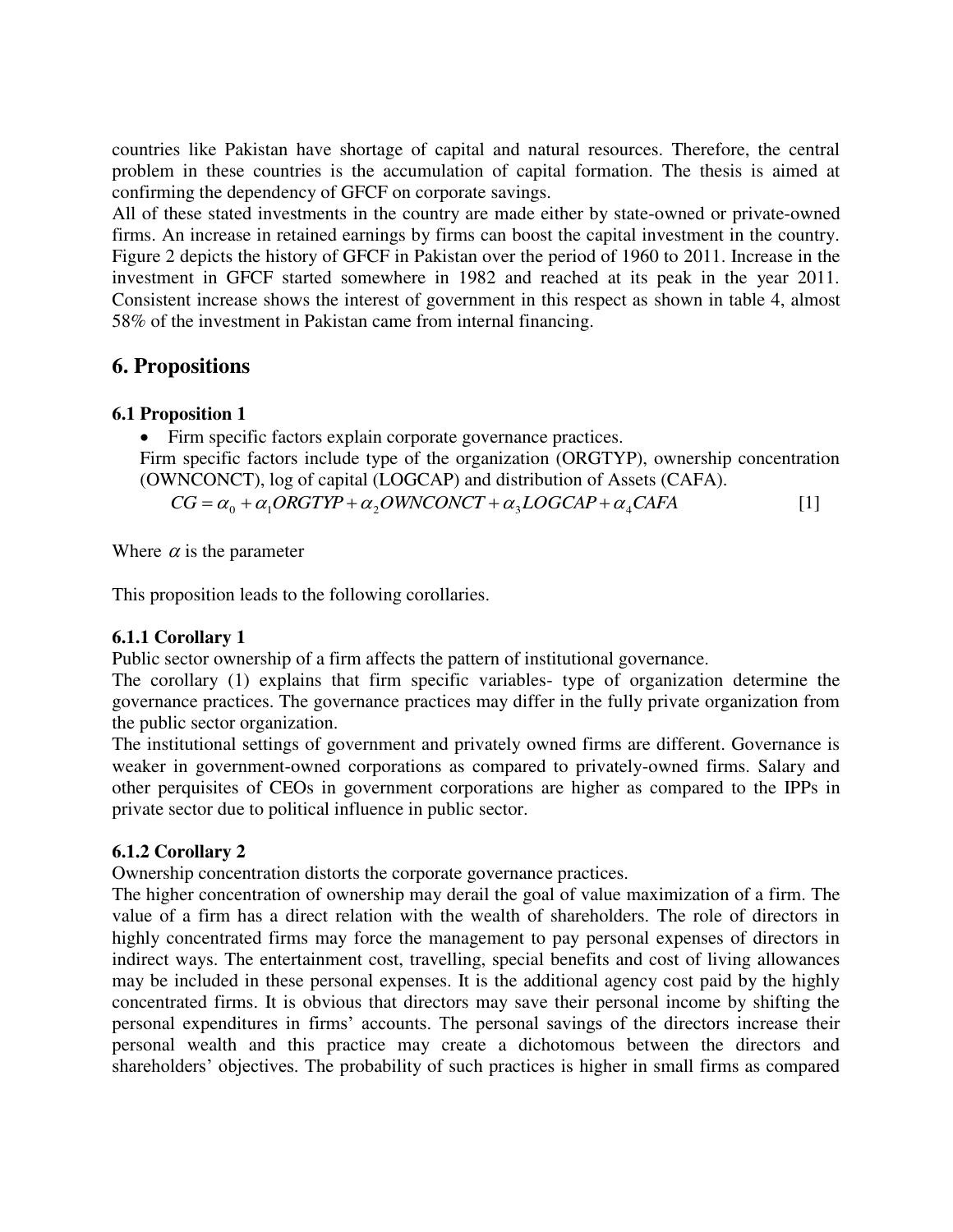to the large firms. In global comparison and categorization of companies in Pakistan, the majority of companies in the energy sector is classified as small firms.

## **6.1.3 Corollary 3**

The combination of debt and equity plays a pivotal role in determining the governance practices. A high leverage firm will force the company to reduce its expenditures. The increment in salaries and fringe benefits are included in these expenditures. The firm has to pay interests on its debt liabilities and the redemption of liabilities will also affect the liquidity of the company. It is obvious that to manage the financial resources, a firm has to scarify its liberty to increase the expenditure on payments of fringe benefits to the directors of top level management. Therefore, a negative correlation may be assumed between the governance practices and leverage ratio of a firm.

## **6.1.4 Corollary 4**

High amount of current assets lead to higher expenditures on top management.

The higher proportionate of current assets in the total assets of a company will lead to more liberty to the directors and top level management to increase their salaries and other benefits. If large part of the capital is invested in the form of fixes assets, it will restrict the liberty to increase in the expenses on salaries and benefits. Higher magnitude of current ratio can be transformed into cash either by recovering of receivables or sale of inventories.

## **6.2 Proposition 2**

 Good corporate governance leads to better liquidity management in a firm. Circularity debt (CD) is the proxy of liquidity

 $CD = \beta_0 + \beta_1 CG + \beta_2 LOGLTD + \beta_3CFTNAST + \beta_4 CAPEXPTNAST + \beta_5 LOGSALES$  [2]

By incorporating model 1 into it, we have;

```
\beta_0 + \beta_1(\alpha_0 + \alpha_1 \text{ORG} \text{TYP} + \alpha_2 \text{OWNCONCT} + \alpha_3 \text{LOGCAP} + \alpha_4 \text{CARA}) + \beta_2 \text{LOGLTD} + \beta_3 \text{CFTNAST} + \beta_4 \text{CFTNAST}
```
 $\beta_4$ *CAPEXPTNAS*  $T + \beta_5 LOGSALES$  So we have  $\mathcal{O} = \beta_0 + \alpha_0 \beta_1 + \alpha_1 \beta_1 ORGTYP + \alpha_2 \beta_1 OWNCONCT + \alpha_3 \beta_1 LOGCAP + \alpha_4 \beta_1 CAR + \beta_2 LOGLTD +$ 

## $\beta_{3}$ CFTNAST +  $\beta_{4}$ CAPEXPTNAST +  $\beta_{5}$ LOGSALES

While CG is the predicted values of corporate governance taken from model 1 Where  $\alpha$  and  $\beta$  are the parameters

Followings are the corollaries of the proposition 2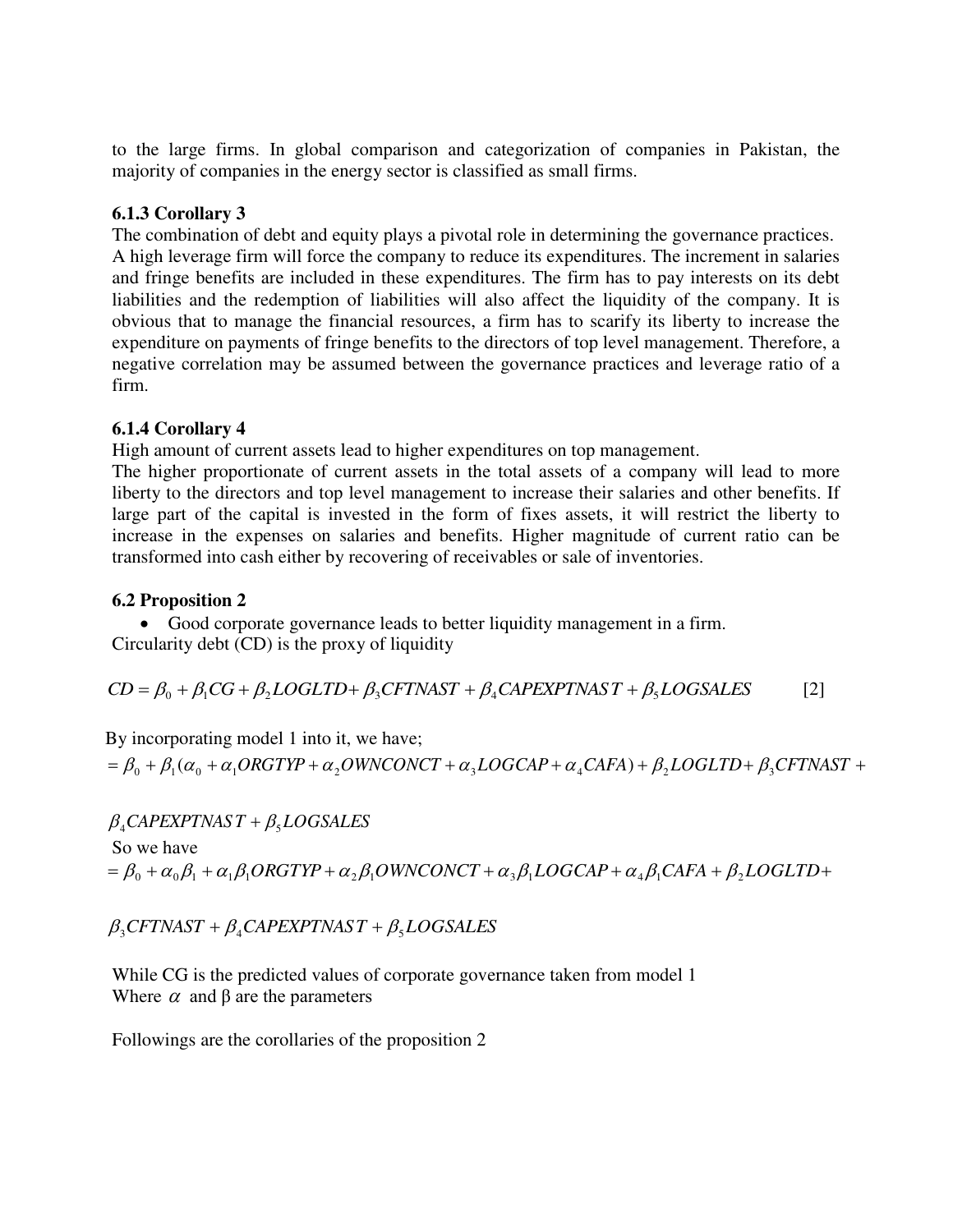## **6.2.1 Corollary 1**

Circularity debt problem can be mitigated by good corporate governance practices. It will lead them to take decisions, for instance leverage, which is aligning with all the shareholders of the firm.

## **6.2.2 Corollary 2**

Decisions of board of directors like investment in fixed assets, management of cash flow and growth in sales are very much related to liquidity management.

#### **6.3 Proposition 3**

 Better liquidity management leads to retention decisions (LOGRE) by the managers.  $LOGRE = \gamma_0 + \gamma_1 CD + \gamma_2 ROE$  [3]

 CD is the predicted values of circularity debt taken from model 2. By incorporating model 2 into it, we have;

 $\beta_{2} LOGLTD+\beta_{3}CFTNAST+\beta_{4}CAPEXPTNAST+\beta_{5}LOGSALES)+\gamma_{2}ROE$  $=\gamma_0 + \gamma_1 (C_0 + \alpha_1 \beta_1 ORGTYP + \alpha_2 \beta_1 OWNCONCT + \alpha_3 \beta_1 LOGCAP + \alpha_4 \beta_1 CAR +$ 

So we have

$$
= \gamma_0 + \gamma_1 C_0 + \gamma_1 \alpha_1 \beta_1 ORGTYP + \gamma_1 \alpha_2 \beta_1 OWNCONCT + \gamma_1 \alpha_3 \beta_1 LOGCAP + \gamma_1 \alpha_4 \beta_1 CARA +
$$
  

$$
\gamma_1 \beta_2 LOGLTD + \gamma_1 \beta_3 CFTNAST + \gamma_1 \beta_4 CAPEXPTNAST + \gamma_1 \beta_5 LOGSALES + \gamma_2 ROE
$$

Let  $\gamma_0 + \gamma_1 C_0 = C_1$ Because this is constant or intercept of the model  $\beta_3$ CFTNAST +  $\beta_4$ CAPEXPTNAS T +  $\beta_5$ LOGSALES) +  $\gamma_2$ ROE  $LOGRE = C_1 + \gamma_1 \beta_1 (\alpha_1 ORGTYP + \alpha_2 OWNCONCT + \alpha_3 LOGCAP + \alpha_4 CAR) + \gamma_1 (\beta_2 LOGLTD +$ 

 $\beta_3$ CFTNAST +  $\beta_4$ CAPEXPTNAST +  $\beta_5$ LOGSALES] +  $\gamma_2$ ROE  $LOGRE = C_1 + \gamma_1[\beta_1(\alpha_1ORGTYP + \alpha_2OWNCONCT + \alpha_3LOGCAP + \alpha_4CAR) + \beta_2LOGLTD +$ 

Where  $\gamma$  is the parameter

Therefore, retained earning is an exponential function to measure.

$$
RE = e^{\beta_3CFTNAST + \beta_4CAPEXPTNAST + \beta_5LOGSALES] + \gamma_2ROE}
$$

Followings corollaries have been established based on above derivation. **6.3.1 Corollary 1** 

Corporate savings will be a function of good liquidity management and equity earnings.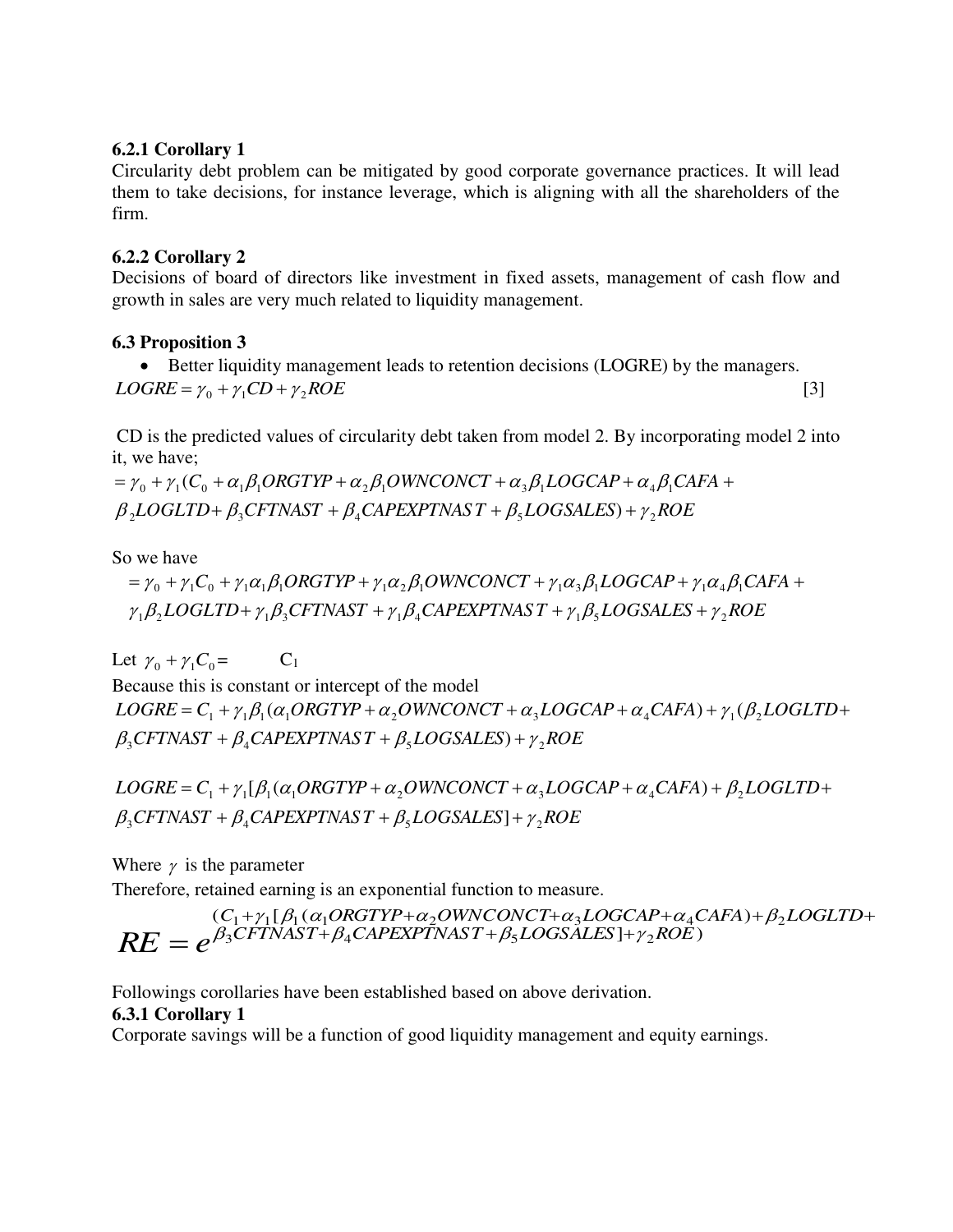#### **6.3.2 Corollary 2**

Firm specific variables will escort the corporations to make decisions which can reduce the agency conflicts.

## **6.4 Proposition 4**

A higher level of corporate savings will lead to higher investment in the country.

Total investment in the country is Gross Fixed Capital Formation (GFCF) and corporate savings is retained earnings (LOGRE) by corporations.

$$
GCF = \psi_0 + \psi_1 LOGRE \tag{4}
$$

Where  $\psi$  is the parameter And RE equals to

$$
RE = e^{\beta_3CFTNAST + \beta_4CAPEXPTNAST + \beta_5LOGSALES + \gamma_2ROE)} \nRE = e^{\beta_3CFTNAST + \beta_4CAPEXPTNAST + \beta_5LOGSALES + \gamma_2ROE)}
$$

That's why

$$
GFCF = \psi_0 + \psi_1 e^{\beta_3 CFTNAST + \beta_4 CAPEXTNAST + \beta_5 LOGSALES] + \gamma_2 ROE}
$$

## **6.4.1 Corollary 1**

Development in terms of macro level investment in a country depends on retained earnings by corporate sector.

## **6.4.2 Corollary 2**

Firms with good corporate governance practices will lead in the macroeconomic development in a country.

## **7. Basic Assumptions of the Model**

- 1. There are only two types of firms i.e. public limited and private limited.
- 2. Investment of retained earnings must be utilized in either merchandise inventory and/or fixed assets.
- 3. Good corporate governance practices in necessary to achieve the objective of firms.
- 4. All firms in the market are levered.

## **8. Theoretical Model Of The Dissertation**

As discussed above, the ultimate objective of the thesis is to systematically prove the dependency of total investment in the country on corporate savings. The responsibility of social as well as economic development has now been partially shifted from government to private sector. It is, therefore, imperative to recognize the importance of corporations in order to attract more investment in the country. The theorem starts from the premise that corporate governance, as one of the offshoots of the economic governance can be explained by firm specific as well as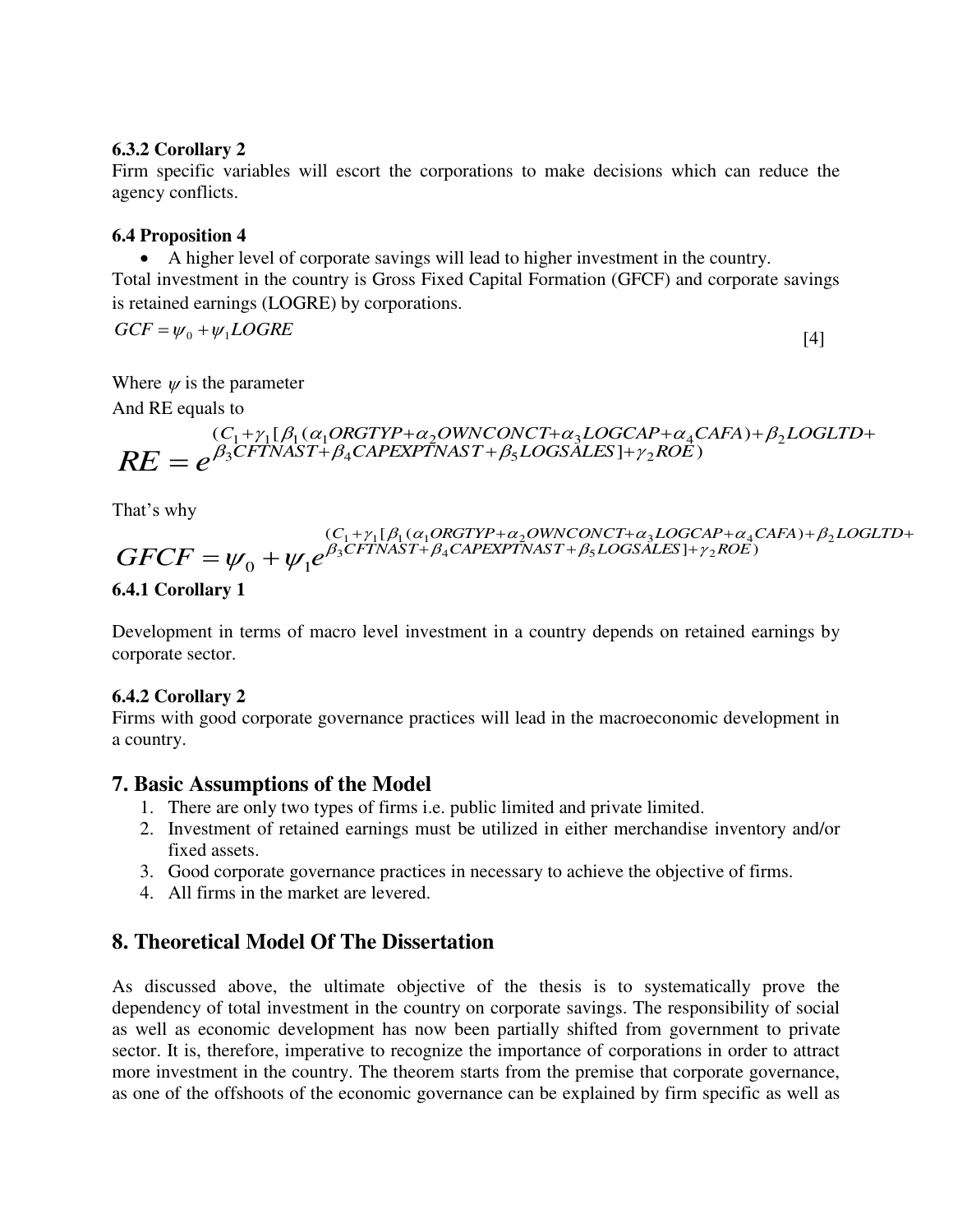some exogenous variables. Any change in any of the exogenous explanatory variable will automatically change the corporate governance settings, and hence economic governance.

The second part explains the causes of circularity debt which results the liquidity problem among firms. These causes are exogenous variables along with the predicted values of corporate governance taken from the first model. It is hypothesized here that corporate governance can mitigate the problem of rising circularity debt exist in the economy.

The third part attempts to examine that retained earnings by corporations is a function of equity earnings and the predicted values of liquidity taken from the second model. It must be kept in mind here that predicted values of liquidity also include predicted values of corporate governance. Therefore, it must be interpreted within the context of corporate governance. Finally, corporate savings is assumed to be a predictor of total investment of the country. Since all part of the model is interlinked with each other, corporate savings cannot be viewed separately. It is systematically deduced through a derivation sated in propositions.

## **9. Data and Variables**

This research is aimed at studying and exploring the dependency of investment in a country on the corporate savings through a theorem. This is systematically examined through a derivation of four interlinked theoretical models. In order to achieve these objectives, secondary data was collected through audited annual accounts of sampled companies. In order to separate government-owned firms from IPPs, firms with more than 60% shares are assumed to be government owned. Data of Gross Fixed Capital Formation (GFCF) as the proxy of total investment in the country was collected from various issues of the economic survey of Pakistan. Data collected from these sources was then analyzed and interpret with the support of literature. There is much literature available, explaining the phenomenon of governance. Most of them were studied in the context of developed economies. Very little efforts were made to explore the area in developing or third world countries. This research is a value addition in the literature of economic governance particularly in Pakistan as the circularity debt issue only exists in Pakistan.

## **10. Estimation Techniques**

There are four integrated theoretical models. Corporate governance which is endogenous variable in first model becomes exogenous in the second model. Similarly, liquidity which is endogenous variable in the second model becomes exogenous in the third model. Because of the nature of the models, 3-stage least square regression is appropriate to explain the phenomenon. The model is non-recursive as there are some reciprocal paths between models. In such cases, single equation estimation techniques like 2SLS may not provide an efficient estimate as 3SLS (Judge, Griffiths, Hill, Luthepohl and Lee 1985).

## **11. Results And Analysis**

## **11.1 Descriptive nature of the data**

Table 8 depicts the descriptive statistics for the variables used in the analysis. Analysis includes mean and standard deviation of all variables used in the theorem. It shows that ownership concentration (OWNCON) and capital (LOGCAP) have same mean score while corporate assets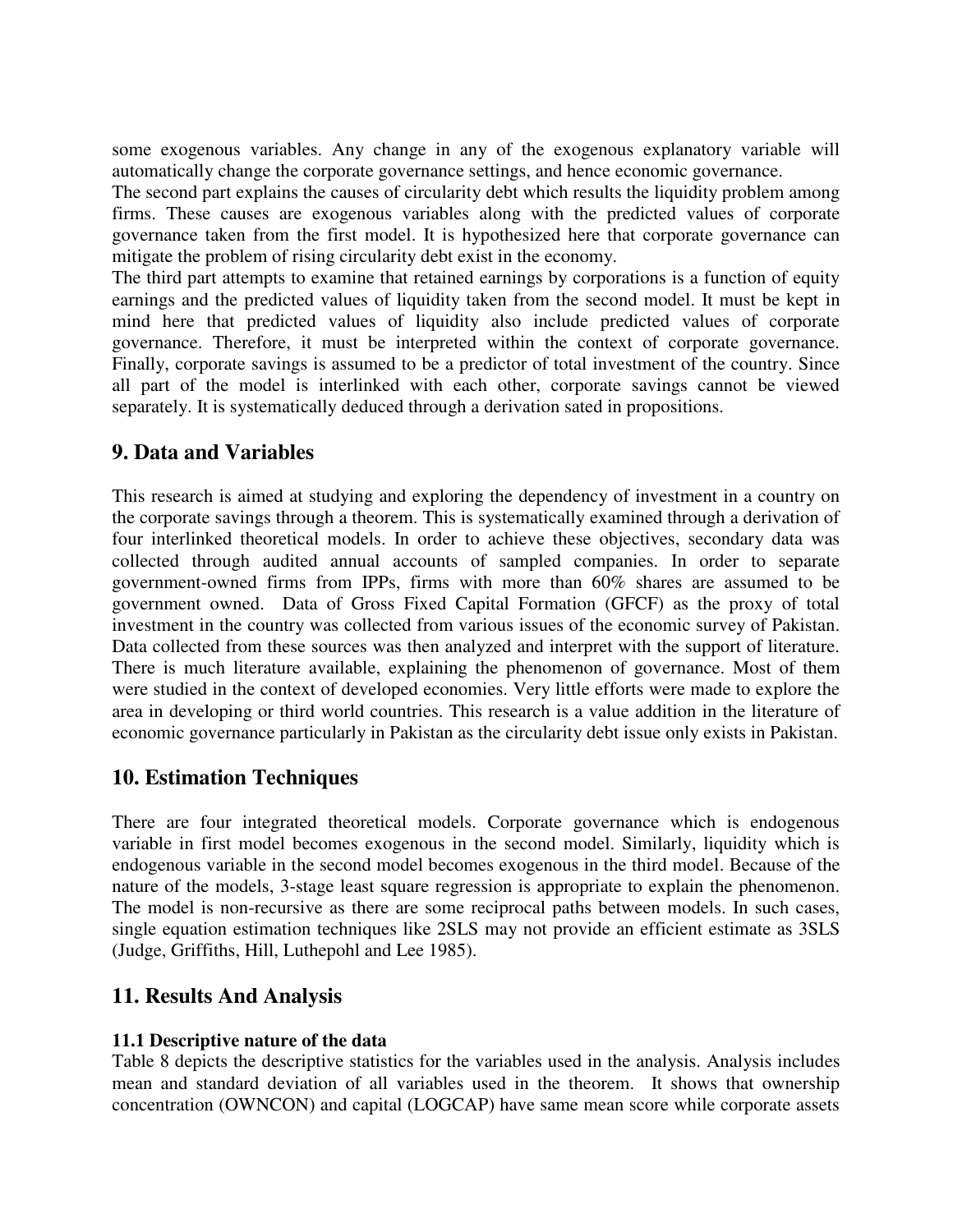(CA/FA) has a mean value more than of all variables with different standard deviations. Ownership concentration is the number of shares held by directors and capital means long term debt plus equity. Since both variables do not have same unit of analysis, no proper explanation can be justified. Corporate assets (CA/FA) have a mean value of 99.4167 with the standard deviation of 12.45824. The mean value of this variable indicates that this ratio reaches almost 100% which shows heavy investments by firms in the form of liquid assets like cash or marketable securities. The type of organization (TORG) is a dummy variable which has a value of either 0 or 1, hence cannot be compared with rest of other variables. Examination of table 8 also reveals some interesting facts. Mean score of long term debt (LOGLTD) and sales (LOGSALES) are more or less same. This result may be interpreted that long term debt of companies in the energy sector of Pakistan is, on average, near to total sales of the sector. This situation is supportive of the problem of circularity debt. As the credit sales increase, it becomes difficult to recover from the customers. To avoid the situation of lower cash inflows, companies in the payment chain starts borrowing from banks and increase the debt. If all of the cash flows, generated through sales, are used to pay off the long term debt, companies will be unable to meet its short term obligations, resulting inefficient operations. Mean value of cash flow to noncash asset (CFTNA) is 11.425 while capital expenditure to net asset is 146.962.

Mean of retained earnings and return on equity are far from each other. Mean value of ROE (34.1135) is six times more of the mean of LOGRE (5.9146). It may be assumed that corporations have a possibility to increase the retained earnings while setting the dividend policy in line with the companies' objective. Available growth opportunities can be availed only if a firm has sufficient cash management. Retained earning is the economical option to opt any new project by a firm. Profitability can be an objective of an investor who is present in the market for a very short span of time. Rational investors always look for far future in terms of the sustainability of the firm. A firm can be sustained in the market if it also depends on its earnings rather than sources outside the firm.

#### **11.2 Determination of Corporate Governance**

Table 9 illustrates the regression results of proposition 1. As discussed, type of organization is introduced as a dummy variable, taking the value of 1 in case of government-owned listed firms and 0 for private-owned listed firms. The results in table 9 show that in the absence of privateowned listed firms, there is positive and significant relationship with the corporate governance proxy. It reveals that directors in the government-owned listed firms get benefit by increasing their salary and other perquisites while this is not in case of private-owned listed firms. This evidence is supportive of the general arguments prevailed in the market and among institutional as well as individual investors. This depicts the bad corporate governance practices being practiced in government-owned firms. This is also one of the reasons as to why this sector is not helping common people in the form of providing proper electricity in the country.

Ownership concentration has a negative impact on corporate governance practices of firms. Corporations with concentrated ownership allow directors to get maximum benefit from the firm. Their salary and other perquisites are increased for nothing. If some controlling shareholders are dominant in the firm, they will enjoy this opportunity to be benefited from this option.

Capital also has negative and significant impact on corporate governance state of the company. As the capital increases, the ratio of salary and other perquisites of directors will be in a declining position and vice versa. Capital may be enhanced by increasing the debt or by issuing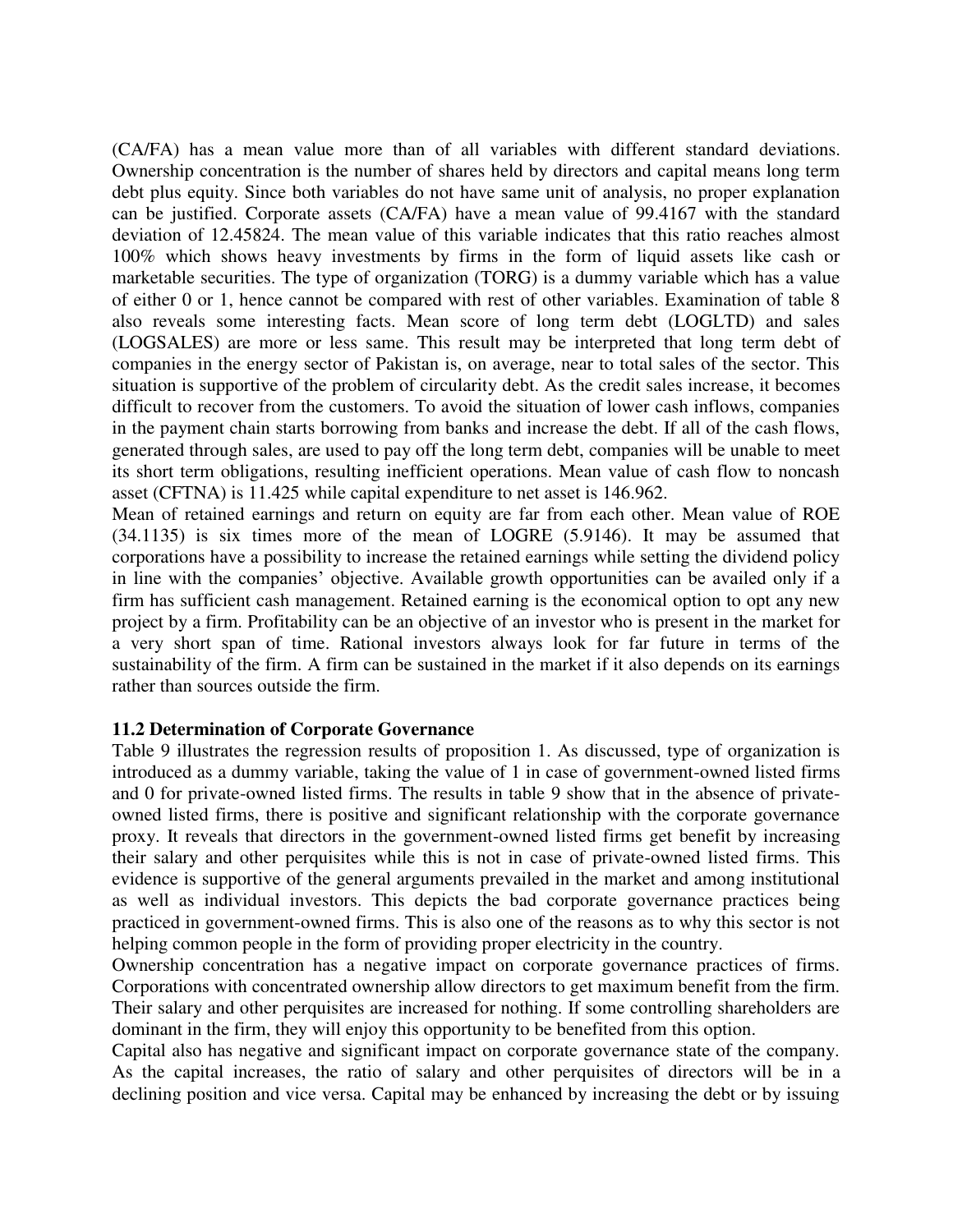shares and raising the capital. Debt increase will also enhance the fixed costs of the company and can lead to bankruptcy position in future. It also strikes investors to start demanding higher equity return in the market. Share issue has an initial costs but feasible to most of the investors. It is, therefore, difficult to explain that this negative relationship is due to debt or equity level in the capital.

Investment decisions show the strategic direction of a firm. Larger investment in liquid assets restricts the firm to get benefit from growth opportunities exist in the market. Moreover, liquid assets also include cash balance which may be used to undertake any project without going into the market, hence no more monitoring by outside investors are needed. The result reveals that firms heavily invest in current assets as compared to fixed assets. It may be deduced that directors use this money on their discretion.

#### **11.3 Reasons of Circularity Debt**

Since dependent variable in the proposition II is dichotomous, we applied logistic regression. Circularity debt is taken as a proxy of liquidity problem exists in public listed firms of Pakistan. It takes the value of 1 if any company faces this phenomenon and 0 otherwise. Table 9 presents the results of logistic regression.

As expected, the negative sign of the corporate governance shows the acceptance of our hypothesis that circularity debt exists because of bad corporate governance in the energy sector of Pakistan. As discussed that the figures of circularity debt are the accounting treatment of receivables and payables. Since table 3shows positive difference, it is evidenced that this problem is not because of financial management but of corporate governance. Corporate governance (PREDCG) is the predicted values taken from model 1 which means that it is itself the function of some exogenous variables. In other words, variables which explain the phenomenon of corporate governance is badly managed which causes the increase in circularity debt.

It is Interesting to note that an increase in long term debt is linearly related to the problem of circularity debt. Debt is used to finance any new project which is supposed to generate positive net present value in order to maximize shareholders' wealth. If LTD is used for this purpose, then there is economic significance of this result. This result does not follow either pecking order or free cash flow theory. The evidence of trade-off theory with respect to leverage is unknown. Cash flow to noncash assets is also significantly positive which means circularity debt tends to increase with cash flows. This is consistent with the pecking order theory which implies that when cash flows are high, corporations use this cash to finance new projects, settle their liabilities, pay dividends and finally accumulate cash to manage working capital requirements. When we look at the result of capital expenditure to noncash assets (CAPEXTNAST), it is significantly negative, showing evidence that firms with high cash flows invest in fixed assets which cause to accumulate the amount of circularity debt. The remaining cash is kept a side for day to day activity. Results show that an increase in sales also helps circularity debt to pile up. Since all sales are made on credit, we assume this result is as per our expectations. These credit sales are not converted into cash in near future, the amount of circularity debt increases. In other words, this result is following the pecking order as well as free cash flow theory. We can conclude this result by combining all variables into consideration. Companies make credit sales and somehow generate operating cash flows to fulfill the working capital requirements. Since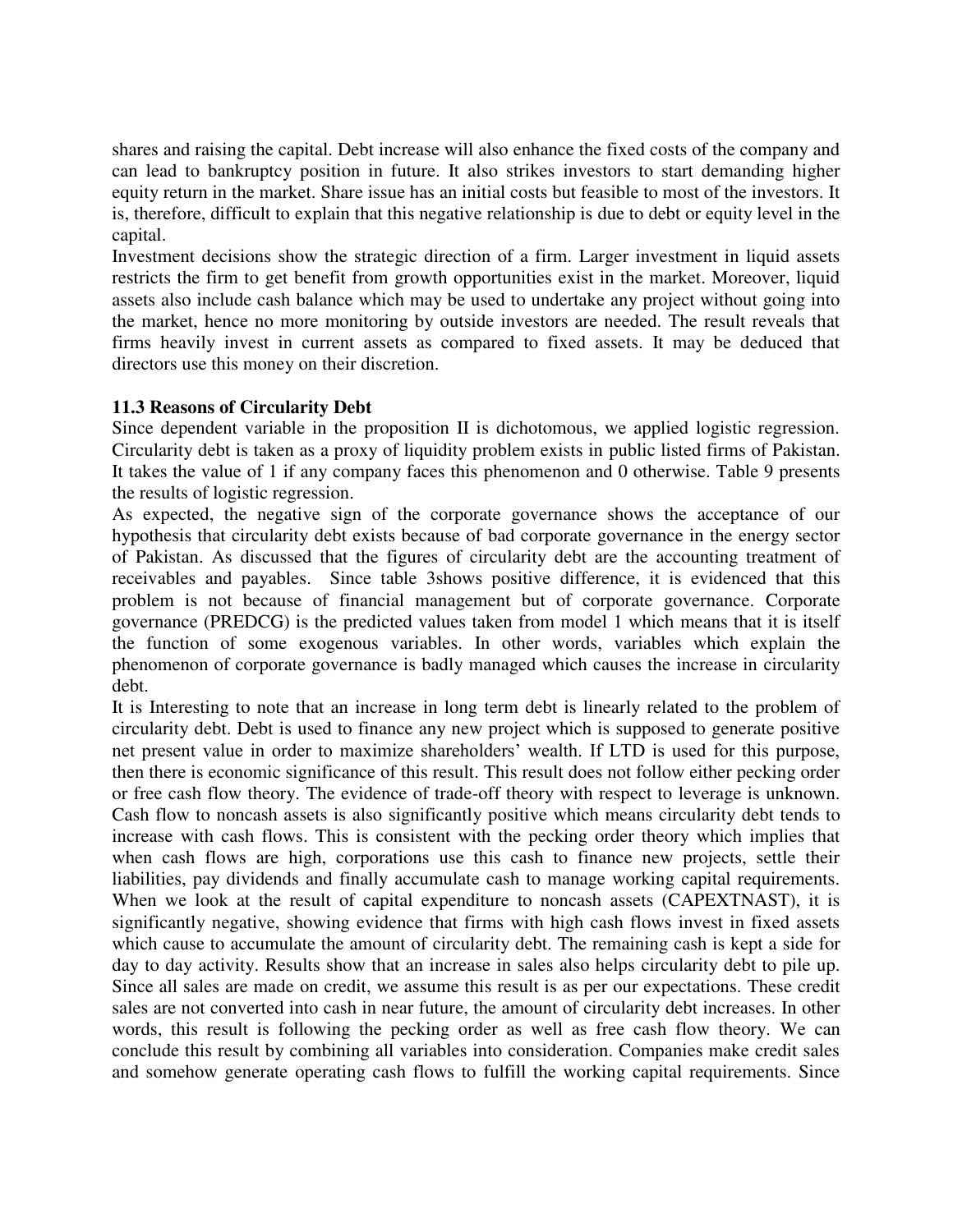this cash is not enough to finance new profitable projects, due to increase in receivables, they have to take long term loans.

#### **11.4 Determinants of Corporate Savings**

Table 9 shows that both of the predictors positively and significantly explain the variation in corporate savings. Overall model is significant and explaining 56.10% variation. Liquidity is the predicted value taken from model 2 which is itself a function of some exogenous variables. The magnitude of ROE is greater than the magnitude of liquidity.

#### **11.5 Corporate Savings as predictor of Total Investment in a Country**

The study of economic variables requires deep understanding of their various roots in order to appropriately justify. Gross fixed capital formation (GFCF) as a proxy of total investment in a country has different linkages when relate with the corporate sector. Second problem is determining the suitable time lag between dependent and explanatory variables. This thesis has a basic premise that corporate savings are a good predictor of total investment in a country in form of GFCF. As a result of increasing retained earnings by corporations, the country may face a rapid growth in terms of investments. It is a strategic decision by firms to decide about retained earnings and requires the approval of Board of directors (BoD). The time lag between the approval of BoD and actual capital expenditure is a crucial problem. Lund and Holden (1968) discussed the total lag pertaining to a particular investment in fixed assets by a firm consist of a fixed and a distributed component and it becomes further complicated when looking at an aggregate level like industry or the whole economy. He proposed a capital stock adjustment model and found satisfactory to explain the private gross fixed capital formation in the UK during 1923 to 1938. Companies in various industries respond to a situation with different lags based on time-varying cash flows, risk involved in that particular capital expenditure, time lapses between capital expenditure today and benefits to be anticipated in future and the like. Firms in the same industry respond differently in term of dividend announcement and retained earnings. Since mechanism of every industry is different, it is hard to decide which tame lag is an appropriate one. The nature of both of the variables in the last proposition is time series which have different implications at each time lag. It is assumed that investment in fixed assets by corporations will be a part of total investment of a country in the next year. Corporate savings are assumed to have one lag to explain the variation in GFCF of Pakistan.

#### **11.6 Rational behind the Notion**

The responsibility of social welfare has been partially shifted from government to private sector of the economy worldwide. A corporation is meant an institution which must fulfill, at least, the basic needs of common people. Although government is accountable to do the same, with the development of economy it is assumed that this job is done by corporate sector as well. Corporation is a nexus of different contracts with the society associated with it (Jensen and Meckling, 1976). It is not simply a firm to make profit but also an institution to have a responsibility of social wellbeing of common people. An investment decision by a corporation is taken as a strategic direction which may lead the firm to outperform in the market. As a result of this decision, several changes can be observed in the society which can be traced from several perspectives. This whole process can also be depicted by figure 4 below. The two side arrows show that both of the parties in the process will get benefit.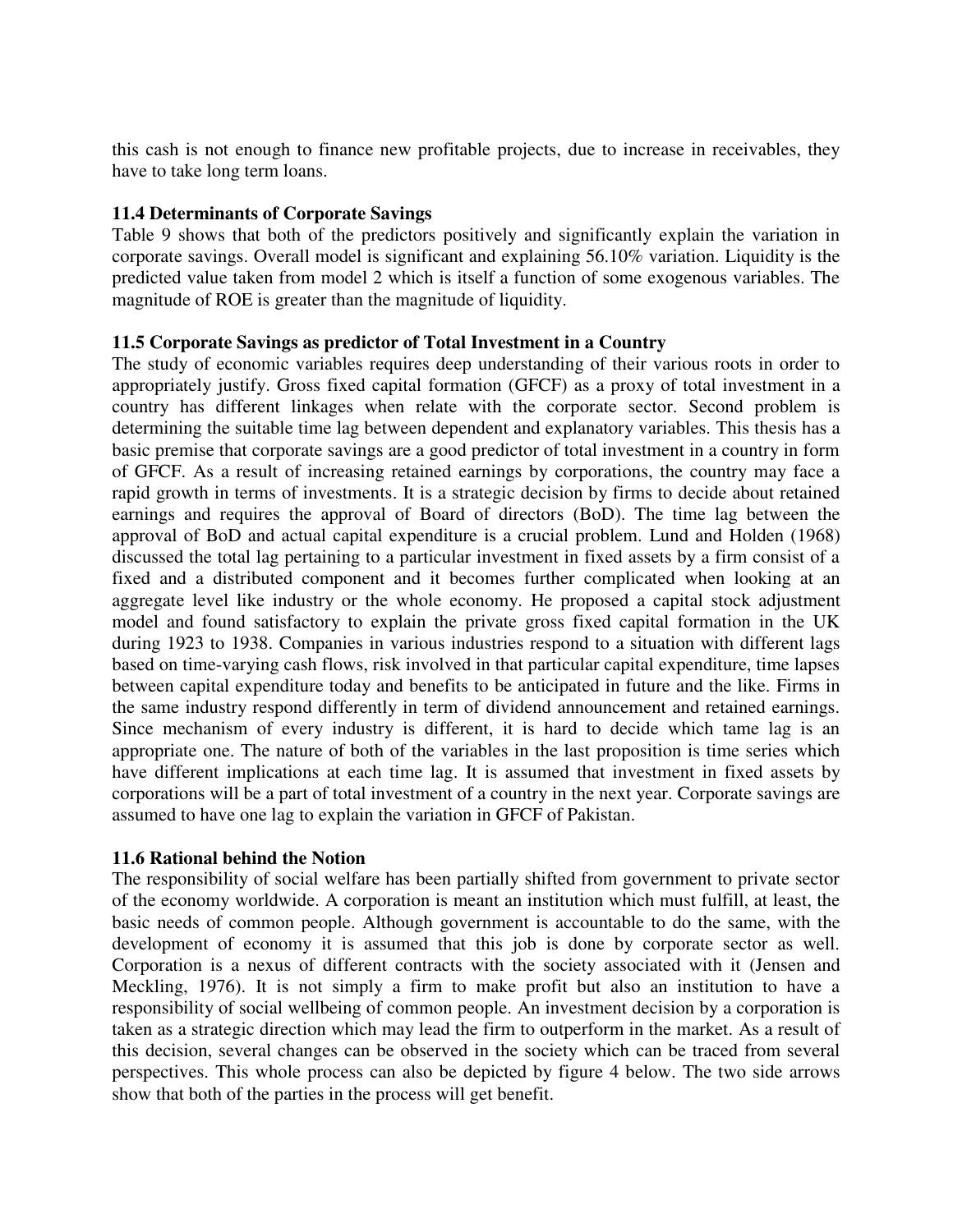#### **11.7 Descriptive nature of the data**

We start the empirical part of by explaining the descriptive part of the data in table 10. At lag 1, both of the variables have far reach mean scores. When taking second lag of retained earnings, the mean values of both of the variables come to nearest of each other. It shows that any investment by corporations will be part of the investment of the country after one and two years. Later results are much supportive as compared to earlier one.

#### **11.8 Exploring the role of Corporate Savings**

Today, energy sector of Pakistan needs more attention in terms of investments in electricity plants, water dams and new technologies to generate more electricity in the country. These investment decisions by corporations in this sector can also boost up total investment in the country in the form of GFCF. Corporations can only take these decisions when they have sufficient available cash. Therefore, it may be deduced here that corporate savings are an important strategic decisions to prosper the country. Table 11 shows this empirical result.

This is also tested by taking the second lag of retained earnings but results are still supportive of this notion. This is given in table 12. Second lag of retained earnings make the results more strong as the magnitude of the coefficient becomes more significant as compared to first lag. It shows that the results of second lag are more pronounced than the results of first lag.

## **12. CONCLUSION**

The present research is a blend of economic governance and development financing. It develops a theorem, identifying antecedent variables which can better expound the given phenomenon. It has now come into the fact that investment position in a country can be improved if corporate sector plays its rigorous role to convert its earnings into investment. It was deduced from the theorem which states that the state of corporate governance must be improved in order to minimize the circularity debt problem which is really a governance issue. Resolution of this issue will lead the corporate sector to raise their liquidity and profitability as well. Government must focus on the issue of circularity debt from the governance point of view rather from the perspective of finance. Government is responsible to create a business environment where transparent management of public finance becomes possible at the national level. In case the government regulation is not efficient, rules of conduct for the private sector are desired. Particularly, improving the corporate social responsibility and relevance of corporate governance are needed.

## **REFERENCES:**

- Altman, I E (1993). Corporate Financial Distress and Bankruptcy: A Complete Guide to Predicting and Avoiding Distress and Profiting from Bankruptcy, John Wiley and Sons, New York
- Bhole L.M and Jitendra Mahakud (2005). Trends and Determinants of Private Corporate Sector Savings in India. Economic and Political Weekly, Vol.40, No.39, pp. 4243-4250
- Chandra P. (2002). Financial Management, Theory and Practice, Tata McGraw-Hill Publishing Company, New Delhi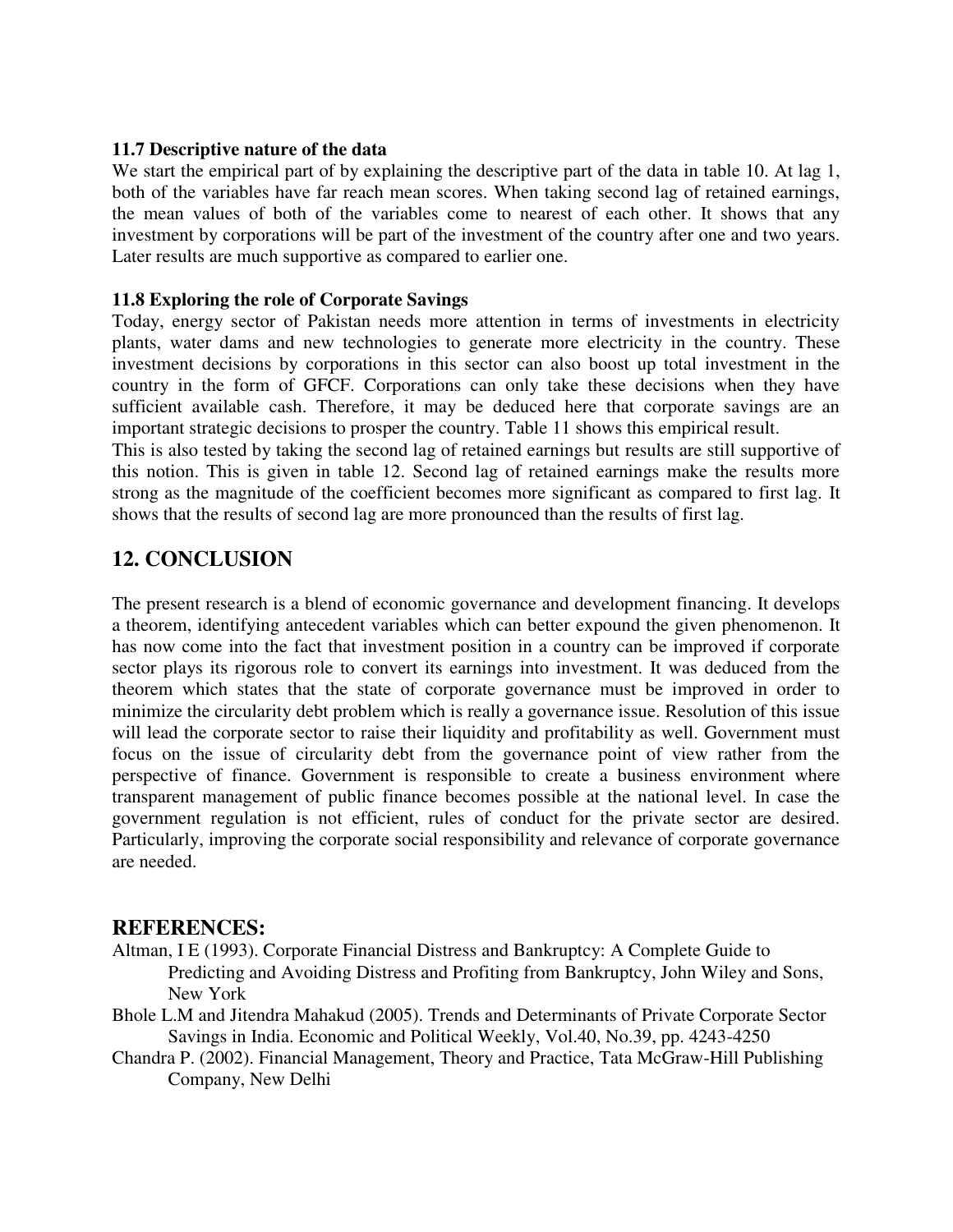D'Souza Errol (2000). Structure of Corporate Finance and Corporate Governance in India. Economic and Political Weekly, Vol. 35, No.48, pp. 4196-4205

Dixit Avinash (2008). Economic Goverannce. Intertic Lecture, University of Mian Bicocca

- Dobrovolsky Sergei P. (1945). Corporate Retained Earnings and Cyclical Fluctuations. The American Economic Review, Vol.35, No.4, pp. 559-574
- García-Teruel Pedro J., Pedro Martinez-Solano and Juan (2009). Accruals Quality and Corporate Cash Holdings. Accounting & Finance, Vol. 49, No.1, pp. 95-115
- Jensen M. and W. Meckling (1976). Theory of the Firm: Managerial Behavior, Agency Costs and Ownership Structure. Journal of Financial Economics, Vol.3, No.4, pp.305-360
- Judge, G.G., W.E. Griffiths, R.C. Hill, H. Luthepohl and T-C. Lee (1985). The Theory and Practice of Econometrics. Wiley, New York.
- Lintner John (1956). Distribution of Incomes of Corporations Among Dividends, Retained Earnings and Taxes. The American Economic Review, Vol.46, No.2, pp. 97-113
- Lund P.J. and K. Holden (1968). An Econometric Study of Private Sector Gross Fixed Capital Formation in the United Kingdom, 1923-1938. Oxford Economic papers, New Series, Vol.20, No.1, pp. 56-73
- Myers S. and N. Majluf (1984). Financing Decisions When Firms Have Investment Information That Investors Do Not. Journal of Financial Economics, Vol.13, No.2, pp. 187-220
- Planning Commission of Pakistan (2013). The Causes and Impacts of Power Sector Circular Debt in Pakistan. Commissioned by Planning Commission of Pakistan, Funded by USAID
- Singh and J. Hamid (1992). Corporate Financial Structures in Developing Countries. IFC Technical Paper, No. 1, (Washington: International Finance Corporations)
- Shanta (1982). Trends in Private Corporate Savings. Economic and Political Weekly, Vol. 17, No.45, pp. 1818-1827
- Turnovsky (1967). The Allocation of Corporate Profits between Dividends and Retained Earnings. The Review of Economics and Statistics, Vol. 49, No. 4, pp. 583-589
- Vitols Sigurt (1995). Corporate Governance Versus Economic Governance: Banks and Industrial Restructuring in the U.A. and Germany. Discussion Paper
- Weidenhammer (1933). Causes and Repercussions of the Faulty Investment of Corporate Savings. The American Economic Review, Vol. 23, No. 1, pp. 35-41
- Williamson, O. (2005). The economics of governance. American Economic Review, Vol.95, No.2, pp. 1-18
- Zheka Vitaliy (2007). The Impact of Corporate Governance Practices on Dynamic Adjustment of Capital Structure of Companies in Ukraine. EERC Working Paper Series.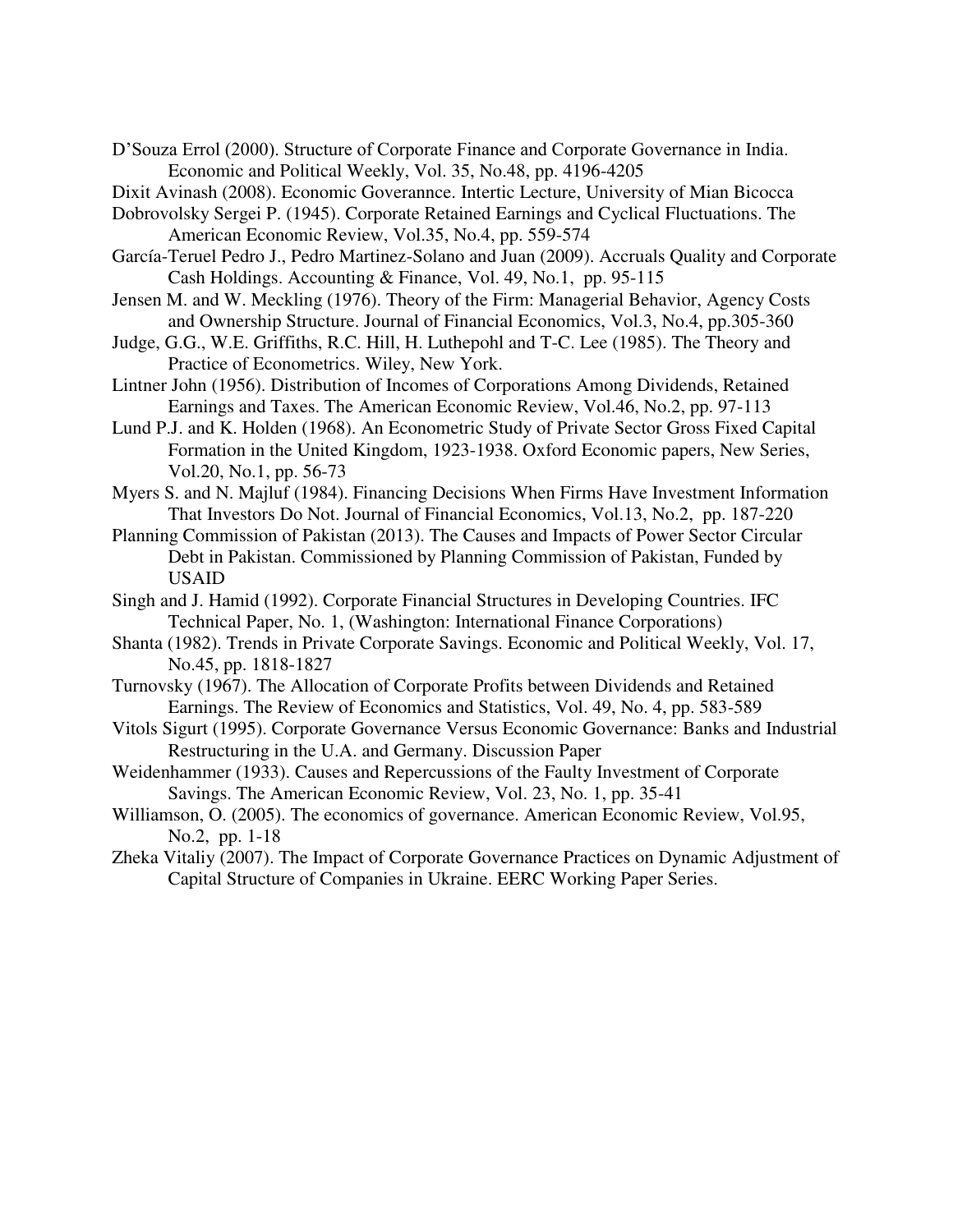## APPENDIX

| Tuble 1: Hecch (upled 11 out D10 COD (Trillion Ro) |         |         |         |         |         |  |
|----------------------------------------------------|---------|---------|---------|---------|---------|--|
| <b>DISCOs</b>                                      | 2008-09 | 2009-10 | 2010-11 | 2011-12 | % Share |  |
| PESCO*                                             | 26,809  | 32,902  | 41,282  | 51,360  | 26%     |  |
| HESCO*                                             | 18,856  | 25,454  | 33,344  | 44,237  | 22%     |  |
| QESCO                                              | 4,297   | 5,238   | 24,780  | 48,193  | 24%     |  |
| <b>LESCO</b>                                       | 10,957  | 15,968  | 17,081  | 23,080  | $12\%$  |  |
| <b>GEPCO</b>                                       | 3,585   | 5,322   | 5,631   | 5,912   | $3\%$   |  |
| <b>FESCO</b>                                       | 3,719   | 5,676   | 5,866   | 7,068   | $4\%$   |  |
| <b>IESCO</b>                                       | 2,287   | 2,286   | 2,762   | 2,703   | $1\%$   |  |
| <b>MEPCO</b>                                       | 7,252   | 10,505  | 11,900  | 14,638  | 7%      |  |
| <b>Total</b>                                       | 77,762  | 103,351 | 142,646 | 197,191 | $100\%$ |  |

#### **Table 1: Receivables from DISCOs (Million Rs.)**

Source: Monthly Economic Review Saturday, 29<sup>th</sup> November 2014

\*PESCO includes TESCO and HESCO includes SEPCO

#### **Table 2: Receivables of DISCOs from Provinces and AJK (Million Rs.)**

| <b>Province</b> | 2005  | 2006  | 2007  | 2008  | 2009              | 2010   | 2011   | 2012    |
|-----------------|-------|-------|-------|-------|-------------------|--------|--------|---------|
| Punjab          | (481) | (9)   | (381) | 162   | $\left( 7\right)$ | 3,263  | 5,371  | 5,842   |
| <b>KPK</b>      | 239   | 398   | 652   | 254   | 601               | 1,144  | 19,427 | 19,792  |
| Balochistan     | 538   | 119   | 146   | 709   | ,064              | 2,419  | 4,662  | 52,696  |
| Sindh           | 341   | 2,382 | 3,224 | 7,603 | 14,241            | 25,790 | 39,230 | 6,200   |
| AJ&K            | (50)  | 485   | 756   | 1,216 | 2,391             | 4,393  | 9,888  | 15,953  |
| <b>Total</b>    | 587   | 3,375 | 4,397 | 9,944 | 18,290            | 37,009 | 78,578 | 100,483 |

Primary Source: PEPCO DISCOs Performance Statistics Report (FY 2005 – FY 2012)

Secondary Source: USAID Report; The Causes and Impact of Circular Debt exist in Power Sector in Pakistan 2013

| <b>Table 5: Distribution of Circularity Debt Receivables (Billion RS.)</b> |                    |                 |             |                     |               |  |
|----------------------------------------------------------------------------|--------------------|-----------------|-------------|---------------------|---------------|--|
| Company                                                                    | <b>Receivables</b> | <b>Payables</b> |             | <b>Net Position</b> | <b>Change</b> |  |
|                                                                            |                    |                 | $30-Apr-11$ | 30-Apr-10           |               |  |
| <b>PSO</b>                                                                 | 149                | 98              | 51          | 30                  | 21            |  |
| <b>SSGCL</b>                                                               | 51                 | 44              |             | $-1$                | 8             |  |
| <b>SNGPL</b>                                                               | 11                 | 25              | $-13$       | $-9$                | $-5$          |  |
| <b>PEPCO</b>                                                               | 304                | 302             | 3           | $-40$               | 42            |  |
| <b>OGDCL</b>                                                               | 116                | 0               | 116         | 80                  | 36            |  |
| <b>PARCO</b>                                                               | 38                 |                 | 38          | 30                  | 8             |  |
| <b>KESC</b>                                                                | 68                 | 40              | 28          | $-24$               | 51            |  |
| <b>GHPL</b>                                                                | 10                 |                 | 10          | 11                  | $-1$          |  |
| <b>PPL</b>                                                                 | 22                 |                 | 22          | 26                  | $-4$          |  |
| KW&SB                                                                      |                    | 8               | $-1$        | 0                   | $-1$          |  |
| <b>Grand Total</b>                                                         | 775                | 517             | 259         | 104                 | 155           |  |

#### **Table 3: Distribution of Circularity Debt Receivables (Billion Rs.)**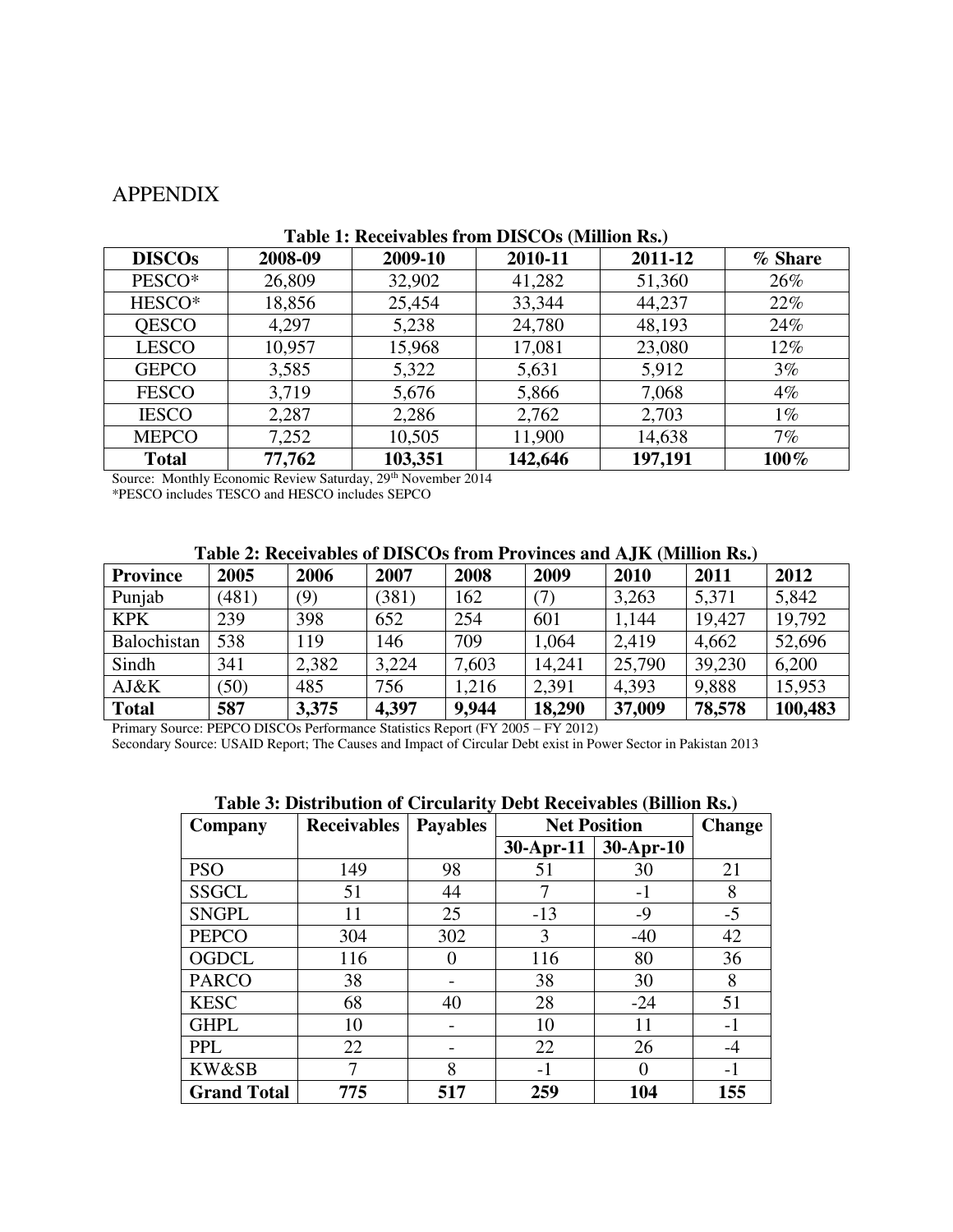## Source: Ministry of Finance

|         | Table <b>+.</b> Financing of Top 30 Eisted Manufacturing Companies |              |          |           |           |
|---------|--------------------------------------------------------------------|--------------|----------|-----------|-----------|
| Period  | Country                                                            | Internal     | External | Average   | Change in |
|         |                                                                    | Finance Long | Finance  | External  | Internal  |
|         |                                                                    | Term         | Equity   | Finance   | Finance   |
|         |                                                                    |              |          | Long Term |           |
|         |                                                                    |              |          | Debt      |           |
| 1980-87 | Korea                                                              | 12.8         | 40.3     | 45.4      | 7.6       |
| 1980-86 | Pakistan                                                           | 58.3         | 12.3     | 16.1      | $-4.6$    |
| 1980-87 | Jordan                                                             | 5.8          | 84.1     | 16.4      | $-24.1$   |
| 1983-87 | Thailand                                                           | 17.3         | Na       | Na        | 23.1      |
| 1984-88 | Mexico                                                             | 17.1         | 76.0     | 2.9       | 14.9      |
| 1980-88 | India                                                              | 36.1         | 11.0     | 45.6      | $-12.6$   |
| 1982-87 | Turkey                                                             | 18.1         | 60.5     | 15.5      | 13.2      |
| 1983-87 | Malaysia                                                           | 42.4         | 31.4     | 2.1       | $-7.7$    |
| 1980-88 | Zimbabwe                                                           | 58.5         | 43.0     | 0.0       | 16.8      |

## **Table 4: Financing of Top 50 Listed Manufacturing Companies**

Source: Singh and Hamid (1992), Table III. 10, p 43.

## **Table 5: Investment as a percentage of GDP**

| Year    | <b>FDI</b> as of GDP | <b>Domestic Investment</b> |
|---------|----------------------|----------------------------|
|         |                      | (GFCF)                     |
| 1990-91 | 0.61                 | 17.30                      |
| 1991-92 | 0.57                 | 17.47                      |
| 1992-93 | 0.69                 | 18.69                      |
| 1993-94 | 0.68                 | 19.24                      |
| 1994-95 | 0.81                 | 17.97                      |
| 1995-96 | 1.19                 | 17.03                      |
| 1996-97 | 1.46                 | 17.38                      |
| 1997-98 | 1.15                 | 16.34                      |
| 1998-99 | 0.81                 | 15.04                      |
| 1999-00 | 0.84                 | 13.93                      |
| 2000-01 | 0.42                 | 16.01                      |
| 2001-02 | 0.54                 | 15.84                      |
| 2002-03 | 1.15                 | 15.46                      |
| 2003-04 | 0.65                 | 15.27                      |
| 2004-05 | 1.16                 | 15.63                      |
| 2005-06 | 1.97                 | 15.26                      |
| 2006-07 | 1.43                 | 15.40                      |
| 2007-08 | 1.03                 | 15.55                      |

Source: World Bank (2007)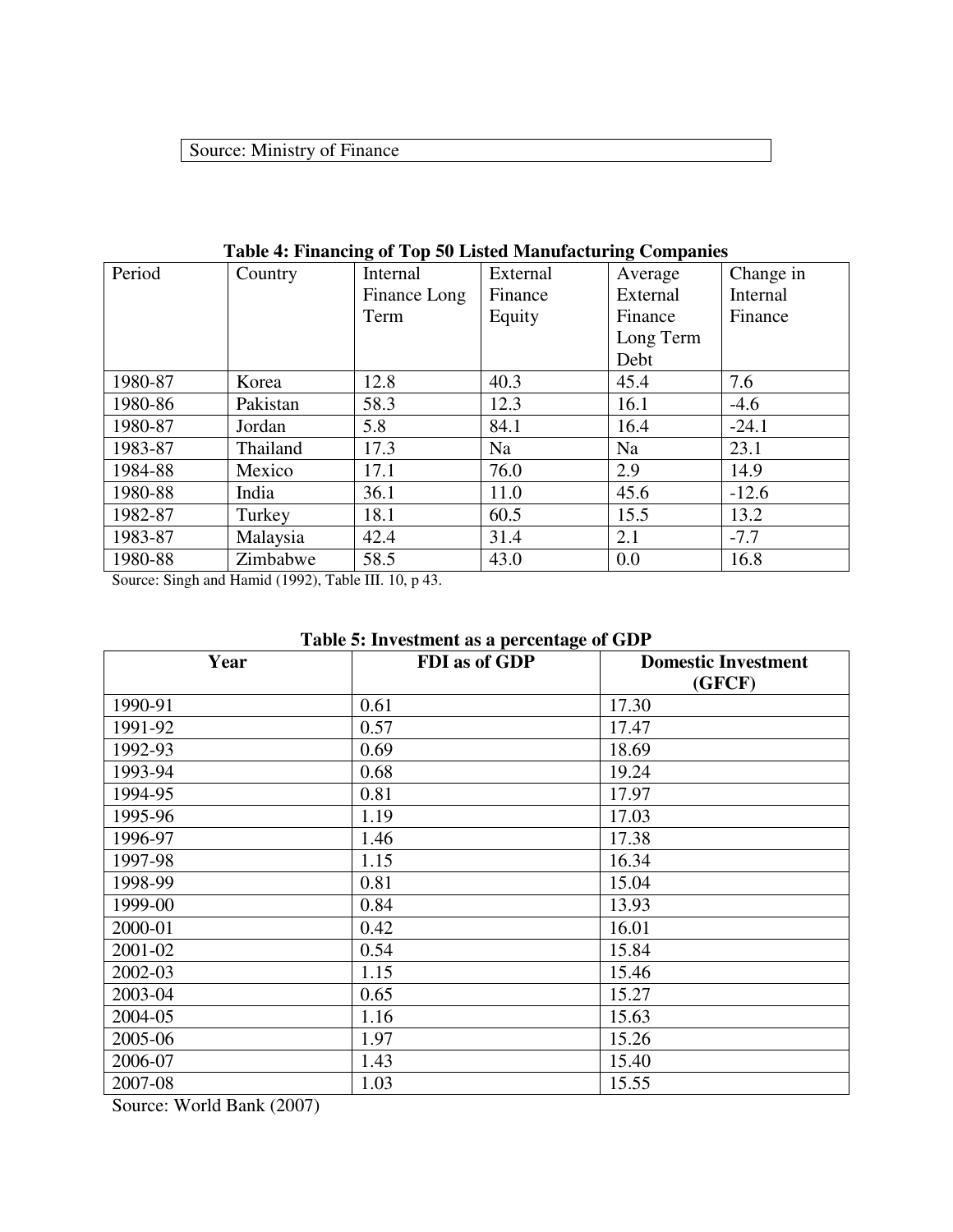|  |  | <b>Table 6: List of Abbreviations of Variables</b> |  |  |
|--|--|----------------------------------------------------|--|--|
|--|--|----------------------------------------------------|--|--|

| S.NO. | Variable           | Description                            |  |
|-------|--------------------|----------------------------------------|--|
|       | CG                 | Corporate Governance                   |  |
| 2     | ORGTYP             | Type of the Organization               |  |
| 3     | <b>OWNCONCT</b>    | <b>Ownership Concentration</b>         |  |
| 4     | <b>LOGCAP</b>      | log of Capital                         |  |
| 5     | <b>CAFA</b>        | Current Assets divided by Fixed Assets |  |
| 6     | <b>CD</b>          | <b>Circularity Debt</b>                |  |
|       | <b>LOGLTD</b>      | Log of Long Term Debt                  |  |
| 8     | <b>CFTNAST</b>     | <b>Cash Flow to Net Assets</b>         |  |
| 9     | <b>CAPEXPTNAST</b> | Capital Expenditure to Net Assets      |  |
| 10    | <b>LOGSALES</b>    | Log of Sales                           |  |
| 11    | <b>LOGRE</b>       | Log of Retained Earnings               |  |
| 12    | <b>ROE</b>         | Return on Equity                       |  |
| 13    | <b>GFCF</b>        | Gross Fixed Capital Formation as Macro |  |
|       |                    | Level Investment in a Country          |  |

#### **Table 7: Variables**

| <b>Dependent</b>                            | <b>Determinants</b>                                                                                   | Independent                                                                                                                                  | <b>Determinants</b>                                                                                                                                                     |
|---------------------------------------------|-------------------------------------------------------------------------------------------------------|----------------------------------------------------------------------------------------------------------------------------------------------|-------------------------------------------------------------------------------------------------------------------------------------------------------------------------|
| <b>Variable</b>                             |                                                                                                       | <b>Variables</b>                                                                                                                             |                                                                                                                                                                         |
| Corporate<br>Governance                     | A Ratio of<br>$\blacktriangleright$<br>Salary & Other<br>Perquisites of<br>Management to<br>Capital   | Type of the<br>$\blacktriangleright$<br>organization<br>Ownership<br>➤<br>Concentration<br>Capital<br>➤<br>Distribution of<br>↘<br>Assets    | ↘<br>Government or<br>Non-government<br>Percentage of<br>➤<br>shares held by<br>directors<br>$\triangleright$ LTD+Equity<br>Current Asset /<br>➤<br><b>Fixed Assets</b> |
| Liquidity                                   | $\blacktriangleright$<br><b>Circularity Debt</b><br>$1 =$ circularity<br>$debt exist 0=$<br>otherwise | ➤<br>Corporate<br>Governance<br><b>LTD</b><br>➤<br><b>Cash Generated</b><br>during the year<br>Corporate<br>➤<br>Assets<br><b>Sales</b><br>➤ | From Model 1<br>↘<br>Long Term Debt<br>Cash Flow to<br>➤<br>Noncash Assets<br><b>Fixed Assets to</b><br>➤<br>Noncash Assets<br>Log of Sales<br>➤                        |
| Retention                                   | Retained<br>➤<br>Earnings                                                                             | Liquidity<br>➤<br>Earnings<br>➤                                                                                                              | From Model 2<br>↘<br><b>ROE</b>                                                                                                                                         |
| Macro Level<br>Investment in<br>the Country | <b>Gross Fixed</b><br>≻<br>Capital<br>Formation                                                       | Corporate<br>➤<br><b>Savings</b>                                                                                                             | <b>Retained Earnings</b>                                                                                                                                                |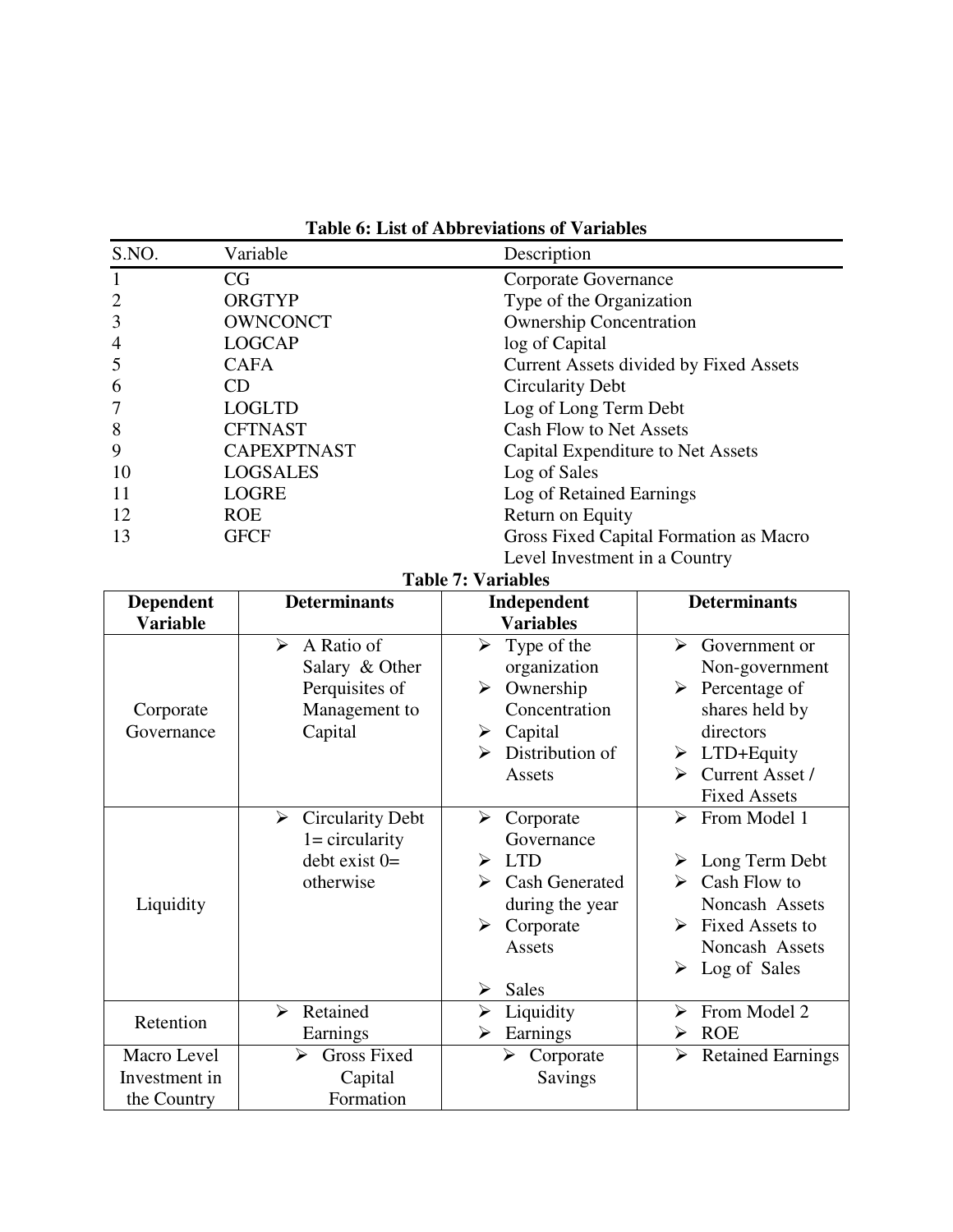| $\sim$ 0. $\sim$ 0. $\sim$ 0. $\sim$ 0. $\sim$ 0. $\sim$ 0. $\sim$ |             |                           |                            |  |  |  |
|--------------------------------------------------------------------|-------------|---------------------------|----------------------------|--|--|--|
| <b>Variables</b>                                                   | <b>Mean</b> | <b>Standard Deviation</b> | <b>No. of observations</b> |  |  |  |
|                                                                    |             |                           |                            |  |  |  |
| <b>LOGCG</b>                                                       | $-0.052466$ | 0.5636108                 | 167                        |  |  |  |
| <b>TORG</b>                                                        | 0.41        | 0.493                     | 167                        |  |  |  |
| <b>OWNCON</b>                                                      | 7.42338     | 16.4881571                | 167                        |  |  |  |
| <b>LOGCAP</b>                                                      | 7.0515      | 0.68123                   | 167                        |  |  |  |
| <b>PREDCG</b>                                                      | $-0.0903$   | 0.343                     | 177                        |  |  |  |
| <b>LOGLTD</b>                                                      | 6.004       | 1.451                     | 180                        |  |  |  |
| <b>LOGSALES</b>                                                    | 7.350       | 0.961                     | 182                        |  |  |  |
| <b>LOGRE</b>                                                       | 5.9146      | 0.915                     | 114                        |  |  |  |
| <b>PREDLIQ</b>                                                     | 0.266181    | 0.336                     | 114                        |  |  |  |
| <b>ROE</b>                                                         | 34.1135     | 26.512                    | 114                        |  |  |  |

## **Table 8: Descriptive Analysis**

## **Table 9: Results**

| <b>Proposition 1</b>    |                 | <b>Proposition 2</b>     |                  |                 | <b>Proposition 3</b>     |                         |                 |                          |
|-------------------------|-----------------|--------------------------|------------------|-----------------|--------------------------|-------------------------|-----------------|--------------------------|
| <b>Variables</b>        | Coefficie<br>nt | Std.<br><b>Erro</b><br>r | <b>Variables</b> | Coefficie<br>nt | Std.<br><b>Erro</b><br>r | <b>Variables</b>        | Coefficie<br>nt | Std.<br><b>Erro</b><br>r |
| Intercept               | $-0.462$        | 0.584                    | Intercept        | $-45.893$       | 8.291                    | Intercept               | 4.964           | 0.09                     |
|                         |                 |                          |                  |                 |                          |                         | (50.865)        | 8                        |
| <b>TORG</b>             | $0.175*$        | 0.090                    | <b>PREDCG</b>    | $-2.547*$       | 1.294                    | <b>PREDLIQ</b>          | $1.051*$        | 0.17                     |
|                         | (1.941)         |                          |                  |                 |                          |                         | (6.044)         | 4                        |
| <b>OWNCO</b>            | $-0.012*$       | 0.003                    | <b>LOGLTD</b>    | 1.845*          | 0.464                    | <b>ROE</b>              | $0.020*$        | 0.00                     |
| N                       | $(-4.744)$      |                          |                  |                 |                          |                         | (8.924)         | 2                        |
| <b>LOGCAP</b>           | $-0.148*$       | 0.067                    | <b>CFTNAST</b>   | $0.041*$        | 0.016                    | No. of                  | 113             |                          |
|                         | $(-2.200)$      |                          |                  |                 |                          | Obs.                    |                 |                          |
| CA/FA                   | $0.015*$        | 0.003                    | <b>CAPEXTNA</b>  | $-0.014*$       | 0.008                    |                         |                 |                          |
|                         | (4.868)         |                          | <b>ST</b>        |                 |                          |                         |                 |                          |
|                         |                 |                          | <b>LOGSALES</b>  | $4.201*$        | 0.952                    |                         |                 |                          |
| Adjusted $\mathbb{R}^2$ | 0.276           |                          |                  |                 |                          | Adjusted $\mathbb{R}^2$ | 0.561           |                          |
| <b>F</b> Statistics     | 16.837          |                          |                  |                 |                          | <b>F</b> Statistics     | 73.124          |                          |

\* Significant at the 5 percent levels

t statistics are in parenthesis

| Lable TV. Descriptive Alialysis |         |           |                  |          |                  |
|---------------------------------|---------|-----------|------------------|----------|------------------|
| Lag 1                           |         |           |                  | Lag 2    |                  |
| <b>Variables</b>                | Mean    | Std.Dev.  | <b>Variables</b> | Mean     | Std.Dev.         |
| <b>GFCF</b>                     | 5.65700 | 6.8923300 | <b>GFCF</b>      | 5.81200  | 6.9289000        |
| $RE_{t-1}$                      | 1.00300 | 2.4724500 | $REt-2$          | 7.607600 | $\mid$ 2.0276500 |

## **Table 10: Descriptive Analysis**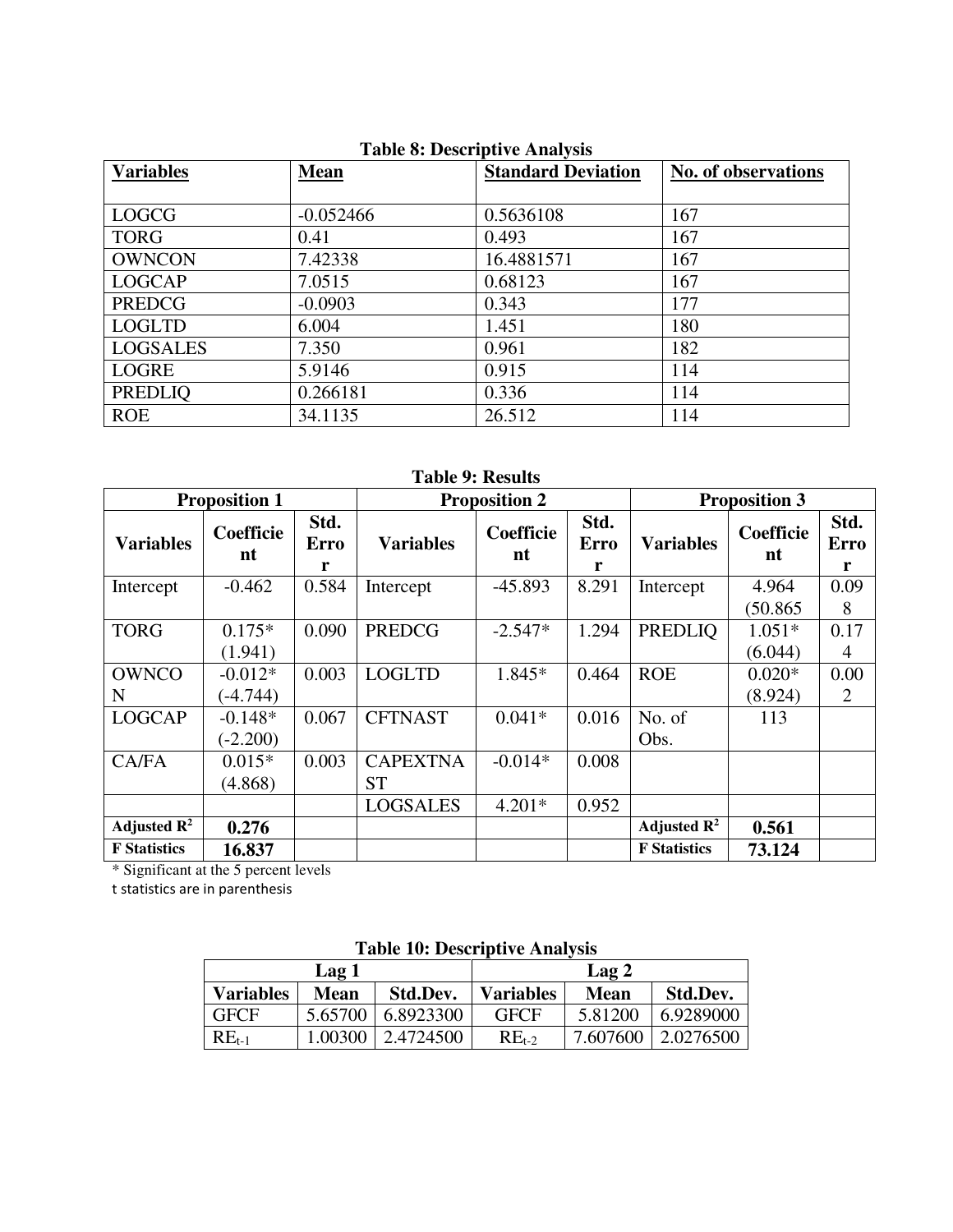|                     | Model     |         |  |
|---------------------|-----------|---------|--|
| <b>Variables</b>    | Coefficie | Std.    |  |
|                     | nt        | Error   |  |
| Intercept           | 3.89100   | 9.77300 |  |
|                     | (3.981)   |         |  |
| $RE_{t-1}$          | 17.601    | 3.707   |  |
|                     | (4.748)   |         |  |
| $\mathbb{R}^2$      | 0.399     |         |  |
| <b>F</b> Statistics | 22.541    |         |  |

**Table 11: Predicting the GFCF** 

\* Significant at the 5 percent levels t statistics are in parenthesis .

|                     | <b>Model</b> |         |  |
|---------------------|--------------|---------|--|
| <b>Variables</b>    | Coefficie    | Std.    |  |
|                     | nt           | Error   |  |
| Intercept           | 4.21900      | 1.00500 |  |
|                     | (14.197)     |         |  |
| $REt-2$             | 20.942       | 4.701   |  |
|                     | (4.455)      |         |  |
| $\mathbb{R}^2$      | 0.357        |         |  |
| <b>F</b> Statistics | 19.849       |         |  |

| Table 12: Predicting the GFCF |  |  |
|-------------------------------|--|--|
|-------------------------------|--|--|

\* Significant at the 5 percent levels t statistics are in parenthesis .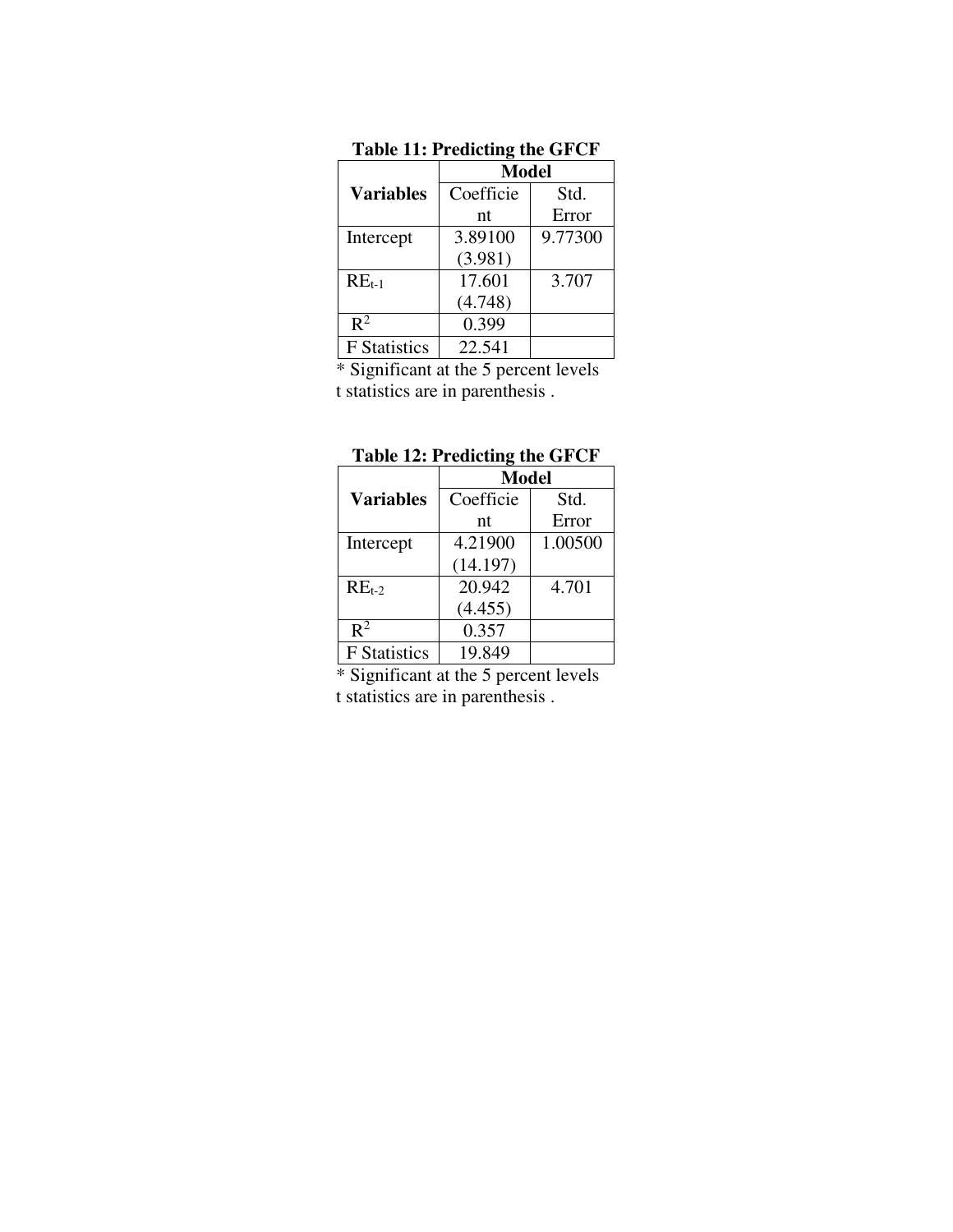





**Figure 2 Gross Fixed Capital Formation History in Pakistan**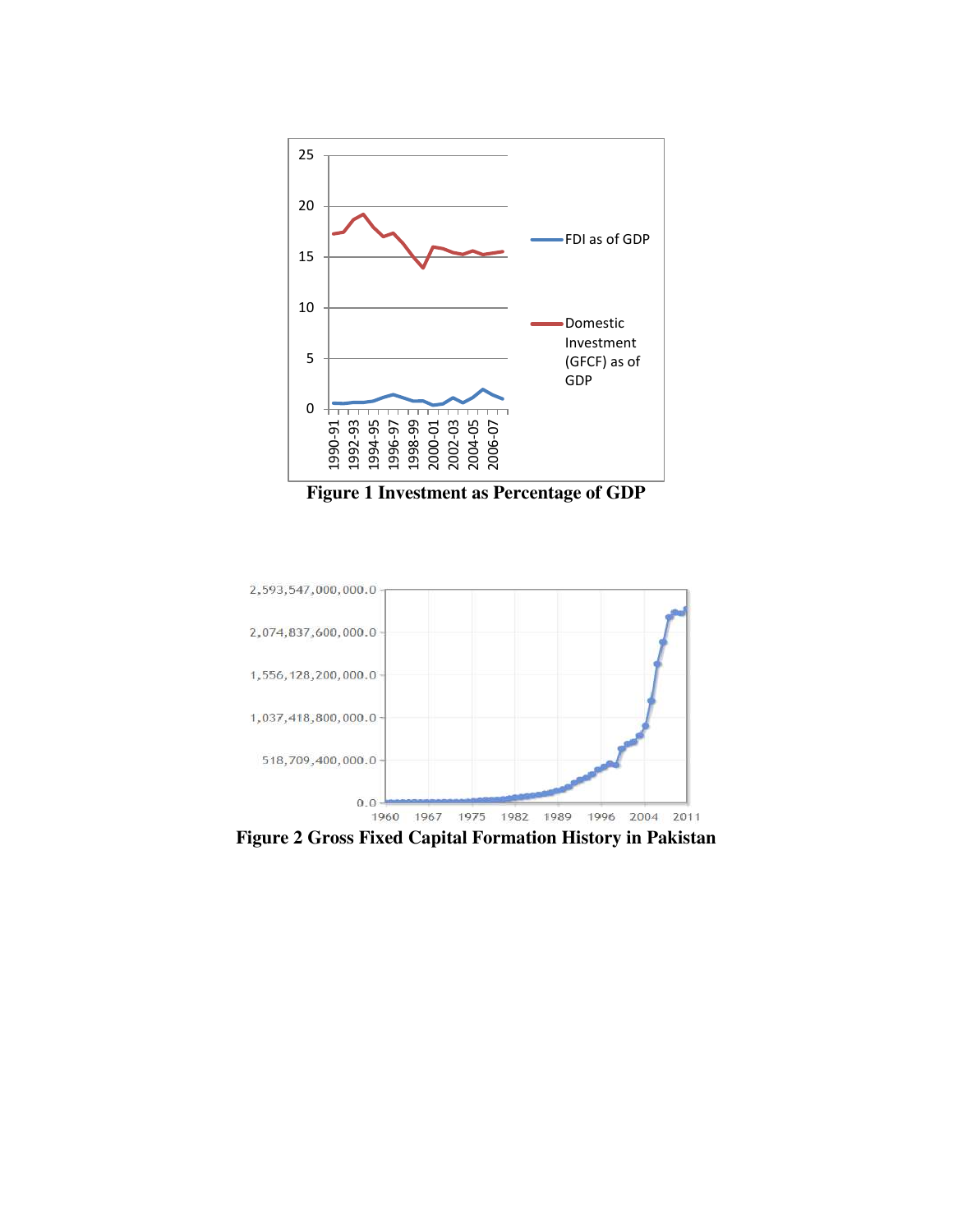

**Figure 3 An Econometric Model of Corporate Governance and Circularity Debt**